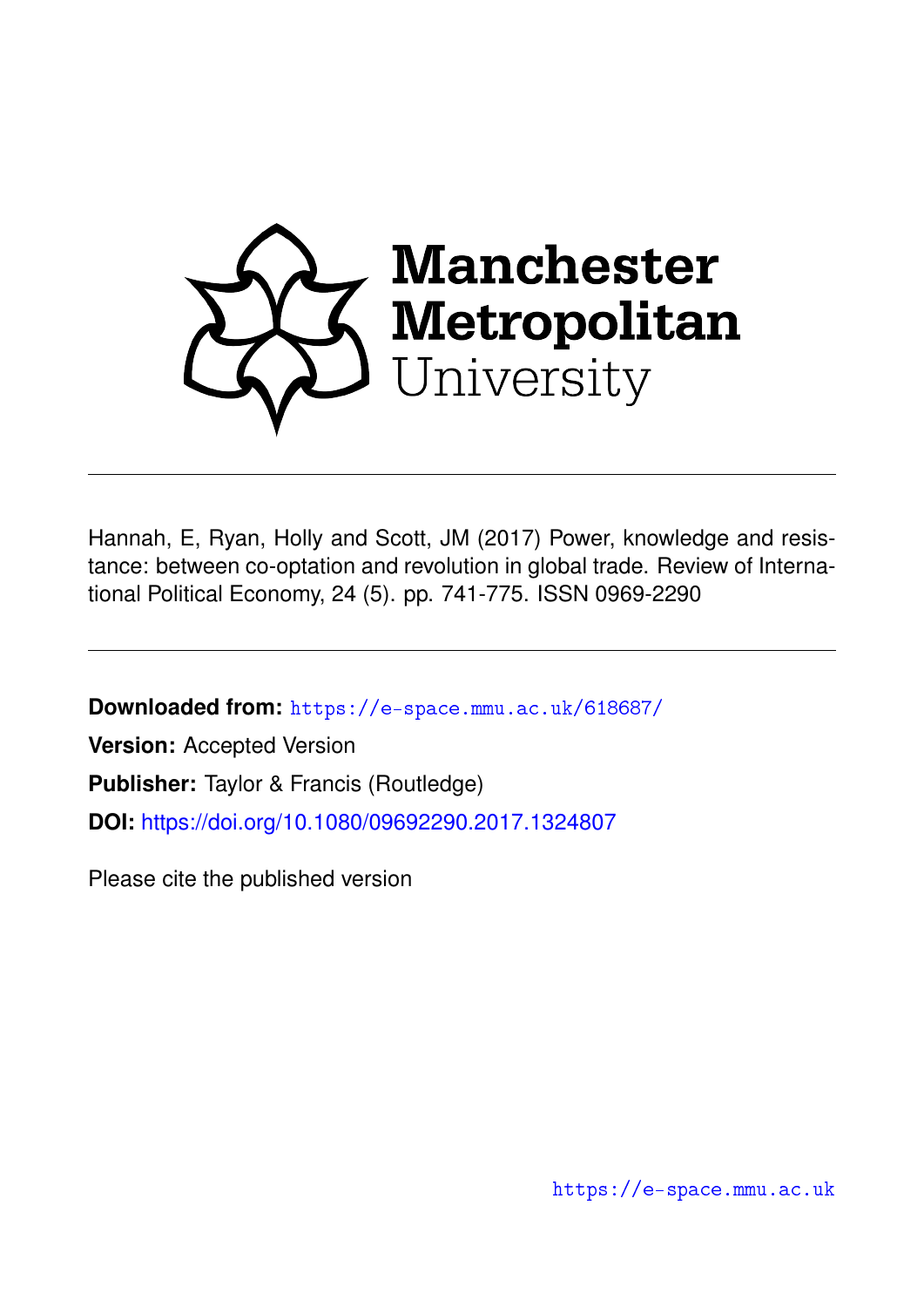# **Power, Knowledge and Resistance: Between Co-optation and Revolution in Global Trade (forthcoming in the** *Review of International Political Economy***)**

#### **Erin Hannah, Holly Ryan and James Scott**

#### *Introduction*

The failures of the multilateral trade system to produce welfare gains for all and to deliver on promises for development are well documented (Wilkinson, 2014; Singh, 2017). This paper takes 'resistance' to neoliberal orthodoxy and inequitable rules within the multilateral trade regime as its focus. Unlike conventional accounts which identify social movements and nongovernmental organisations (NGOs) as the key agents of change in these areas, we examine the network of global trade governance to identify certain intergovernmental organisations (IGOs) that 'break rank' with neoliberalism but also contest global trade rules that appear to be rigged in favour of the most developed states. For the purposes of this paper, neoliberalism is viewed as a dominant, indeed globally pervasive ideology that expounds the virtues of free and unencumbered trade, promotes enterprise and hastens the opening up of national economies - big and small, rich and poor - to international competition (for further discussion of the term see Eagleton-Pierce, 2016).

Analysis of NGOs as agents of resistance, democratic change and social justice, particularly in global trade, has provided a great deal of insight into the constraints to challenging the dominant trade agenda and to bringing about substantive and normative policy change in areas such as access to medicines, agricultural liberalisation, and water services (Hannah, 2016; Hopewell, 2015; Murphy, 2010). Scholars tend to conceive of NGOs as acting upon, rather than from within, the governance of global trade and channelling the concerns of the grassroots upwards to policymakers through various tactics ranging from protest and media campaigns, to lobbying for policy change, to the provision of analysis and expertise to developing and least developed countries (LDCs). Indeed, NGOs are widely understood to constitute an autonomous group of 'outsider-insiders' in global trade which play an essential role in:

Providing a forum for debate; generating ideas and policies; legitimating ideas and policies; advocating for ideas and policies; implementing or testing ideas and policies in the field; generating resources to pursue ideas and policies; monitoring progress in the march of ideas and the implementation of policies; and occasionally burying ideas and policies (Weiss et al., 2009: 123, 128-129).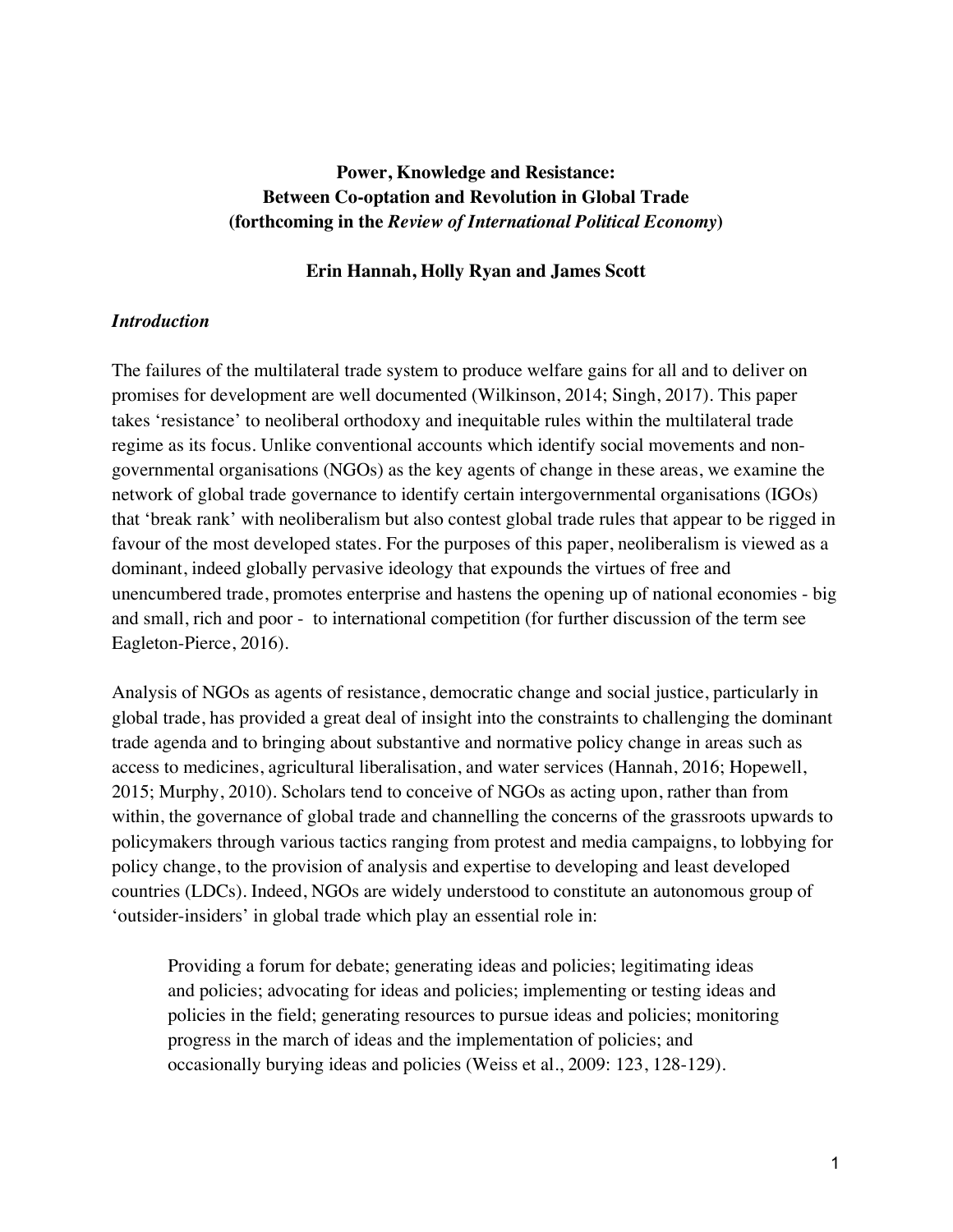Many point to the success of NGOs in offering a crucial check on state power, increasing the voice of the developing world in trade negotiations, nullifying some of the asymmetries in political power, and providing trade expertise and analysis to bolster their participation (Scholte, O'Brien and Williams, 1998; Trommer, 2014). Others have suggested more limited possibilities in this regard and the relative weakness of NGOs to bring about change (Paterson, 2009; Hannah, 2014).

While the role of NGOs in politicising and demystifying global trade remains very important, it is crucial to note that they form just one part of a broader network of international organisations (IOs), both state and non-state, which are engaged in resisting neoliberal trade orthodoxy. The role of IGOs in this network is also significant and remains understudied. Increasingly, a range of IGOs, acting from within global trade governance networks, are engaged in activities aimed at challenging and transforming the status quo. While some would argue that these IGOs are little more than the agents of powerful states, we find that there is rather more to their activities. Indeed, our research reveals trends that are generally unacknowledged in the existing literature: that IGOs are the source of new ideas and knowledge, and that they are sometimes more critical of dominant discourses than leading NGOs. They are engaged in a dynamic relationship involving the governance of global trade, on the one hand, and the production and dissemination of trade-related knowledge to developing and least developed countries on the other. Indeed, these organisations are uniquely positioned to affect trade policy and negotiations because they are able to hold observer status on WTO committees and write member state submissions to the WTO while also engaging in demand driven advocacy with poor countries – that is, the provision of trade-related legal and technical assistance at the behest of developing countries. Their expert status gives them access to state leaders and officials who make game-changing decisions on the global stage. NGOs can perform some of these roles but not all of them – for example, they are not allowed to hold observer status at the WTO.

It is possible to identify a number of IGOs involved in the generation and dissemination of traderelated knowledge**,** including organisations with universal membership such as the Advisory Centre on WTO Law, the World Intellectual Property Organisation, the World Health Organization, United Nations Food and Agriculture Organization (FAO), and the International Labour Organization, and those with regional membership such as the African, Caribbean and Pacific Group of States , Alianza Bolivariana para los Pueblos de Nuestra América (ALBA), Caribbean Community (CARICOM), Comisión Económica para América Latina y el Caribe (CEPAL), and El Mercado Común del Sur (MERCOSUR).

In this paper, we focus on two IGOs, one regional and one universal – South Centre and United Nations Conference on Trade and Development (UNCTAD) respectively – the work of which can be described as elemental within the vast network of global trade governance, pertaining directly to the norms, rules and procedures of trade (Keohane and Victor, 2011). These IGOs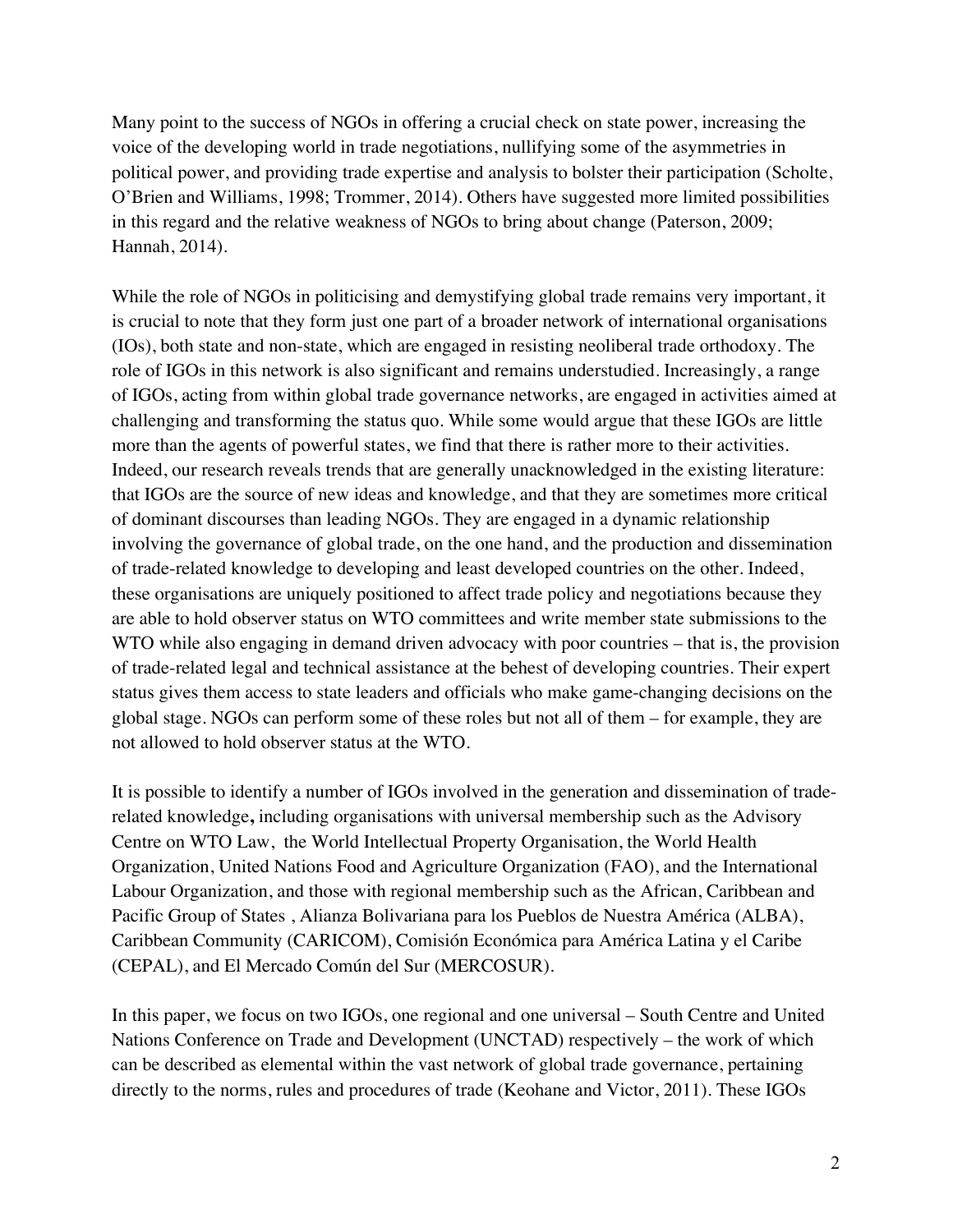have also been selected because their mandates are explicitly 'resistant' to neoliberal orthodoxy and to trade rules that disadvantage developing countries. UNCTAD and South Centre are both centrally involved in supporting the global South in international trade negotiations but there has been little analysis of the strategies and patterns of resistant knowledge production and dissemination by these organisations. Despite its ongoing provision of resistant research and advocacy on international trade and development issues, South Centre has largely escaped scholarly gaze, making it a particularly interesting case**.** While the work of UNCTAD has been more closely followed by scholars, many of the more recent studies of the organisation have taken a pessimistic tone, postulating that UNCTAD has been stifled and co-opted by the powerful states of the global North (see, for example, Taylor 2003; Bello 2000). Although UNCTAD and South Centre both face limitations and challenges, this article demonstrates that the context in which they are working is not one of co-optation but rather one of dynamic (yet asymmetric) dialogue. Whilst some excellent insight can be taken from extant neo-Gramscian analyses (see especially Taylor, 2003), there remains a tendency to over-emphasise structural power in delimiting agency and counter-hegemony in global trade.

In this article we elucidate the complexity between the poles of co-optation and revolutionary change in global governance. To that end, we develop a spectrum of strategies and activity across four hypothetical models or ideal-types: neoliberal IOs, embedded liberal IOs, transformative IOs, and revolutionary IOs. While existing conceptualizations have used similar language to describe resistance, such as the categorization of civil society by Scholte (2005) as conformist, rejectionist, reformist, and transformative actors, our typology advances our understanding of resistant activities by accounting for the activities of IGOs and by unpacking the role of IOs as knowledge creators and disseminators, two things that are missed in the extant literature. Using this typology, we illustrate how UNCTAD and South Centre leverage their trade-related expertise and exercise resistance to neoliberal orthodoxy in global trade governance. We show how – in the area of global trade – prevailing ideas, structures and ways of thinking are often resisted and transformed by the everyday acts of knowledge production and dissemination by certain IOs. In particular, it is our contention that many of the big ideas that inform policy are fed into the network of global trade governance on a day to day basis through the provision of trade-related technical assistance and policy advocacy by IOs.

The arguments in this article are based on research undertaken as part of a three-year research project exploring the transformative potential of IGOs and NGOs within global trade governance. It combines archival research undertaken in 2013-14 with data collected through participant observation in WTO fora including ministerial conferences and public forums. The research has also drawn from 25 elite interviews undertaken with trade officials working across the areas of international trade policy and advocacy in Geneva, Nairobi, Paris and Rome. These were targeted interviews with key people working on trade within a range of IOs, supplementing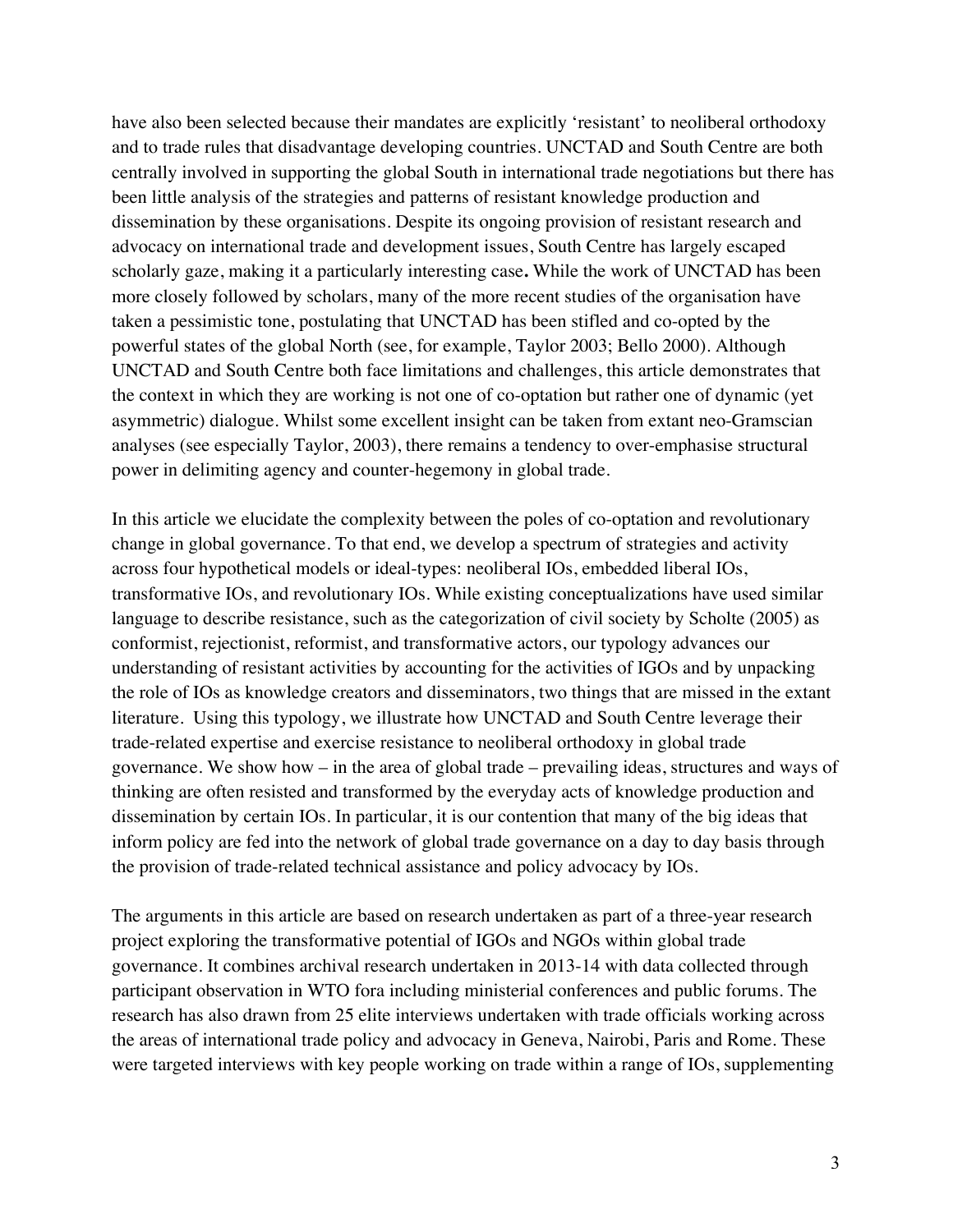interviews with a number of national trade delegates exploring which organisations they use for accessing trade expertise.

The paper unfolds as follows. It begins by mapping out a typology of resistance that peels back the veil on power, knowledge and resistance in global trade governance. Here, we aim to show how acts of everyday knowledge production and dissemination can generate change in global trade. We then map the work of UNCTAD and South Centre onto these ideal types. This is illustrated through detailed examination of their work in key areas, which collectively shows the potential for IGOs to help redress inequalities in global trade governance. However, we also identify a range of structural and institutional limitations to their work. We conclude by reflecting on how these findings contribute more broadly to understanding the role of IGOs in exercising resistance in global governance.

## *Thinking about 'resistance' in global trade*

Scholars often observe that, 'where there is resistance, there is power' (Abu-Lughod, 1990: 42). But just what is resistance? Who exercises it? And, how does it help us to understand processes of change in world politics? Although the field of International Political Economy (IPE) has opened in recent years to give greater consideration to sources and processes of political change – as seen in commentary in the wake of the Seattle protests (Gill, 2000; Halliday, 2000) and more latterly during the post-2008 anti-austerity protests (della Porta, 2015; Barker et al, 2013) – the nature of resistance itself remains somewhat under-theorised, leaving us with a conceptual toolkit inadequate for understanding how particular ideas and practices rise and fall.

The dynamic relationships between the WTO and other IGOs involved in global trade governance could be unpacked through the lens of regime complexity. Regime complexity refers to 'nested, partially overlapping, and parallel international regimes that are not hierarchically ordered' (Alter and Meunier, 2009: 13; see also Keohane and Victor, 2011). Recently, Orsini, Morin and Young have elaborated on this to note that regime complexity includes, 'a network of three or more international regimes that relate to a common subject-matter, exhibit overlapping membership, and generate substantive, normative or operative interactions recognized as potentially problematic, whether or not they are managed effectively' (2013: 29). In this view, '[r]egime complexes always exhibit varying degrees of divergence regarding the principles, rules or procedures of their elemental regimes' (Orsini, Morin and Young, 2013: 29), divergence that could potentially breed acts of resistance.

The global trade regime complex is arguably the densest of all complexes in global governance (Meunier, 2011) and this lends partial insight into why we find significant conflict and divergence among relevant IGOs here. In response to this complexity there is a small but burgeoning literature that considers the challenges of regime complexity in trade-related areas of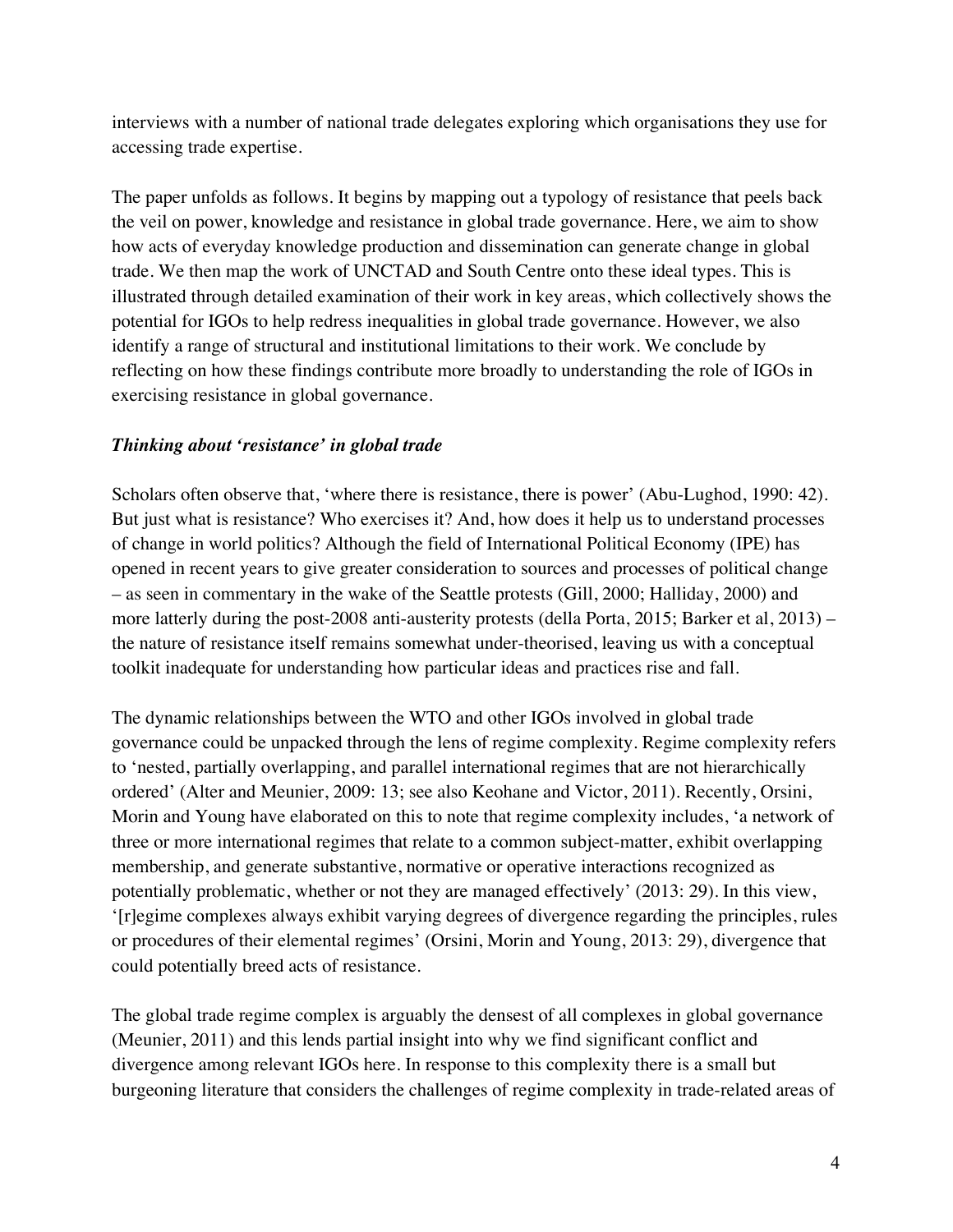new economic regulation such as intellectual property rights (Yu, 2007), agriculture and food security (Margulis, 2013), and the environment (Gehring, 2011). There is also growing concern that the proliferation of preferential trade agreements will create friction in the global trade regime and serve to create competing and overlapping regulatory spheres that may conflict with WTO rules and exacerbate asymmetries between developed and developing countries (Bilal et al, 2011). These studies illustrate the challenges associated with regime complexity in global trade, particularly as they pertain to inter-institutional power dynamics, forum shopping and enforcement of compliance (Davis, 2009). Nevertheless, they fall short of unpacking the specific patterns of resistance and strategies employed by IGOs in the production and dissemination of knowledge, our primary concern here. They also miss the demand-driven character of resistance – IGOs are acting at the behest of members to generate new ideas and knowledge to push back against neoliberalism and inequitous trade rules. Understanding the agency of IGOs and the nature of their resistance therefore requires different theoretical tools than are provided by the regime complex literature.

And yet, even when we look beyond the regime complex literature towards some of the more 'critical' frameworks and accounts that might appear to be better predisposed to the study of resistance, two limiting tendencies predominate. First is a tendency toward structuralism whereby the focus of scholarship is on the conditions for resistance rather than on the detail of resistance itself. We find this tendency within the works of orthodox Marxists for example, who treat popular resistance to global capitalism as fundamentally constrained by structural and material factors and ultimately bound to fail if not led by working classes. We also find it in mainstream social movement studies where there is a tendency to emphasise resistance as something which emerges within or against a 'political opportunity structure' (see, for example, Meyer and Staggenborg, 1996). The echoes of structuralism are also apparent in a subset of postpositivist works that have been concerned with the ways that discursive and social contexts constrain agency and cement ideas about appropriate subjects for dialogue and debate. Tucker (2014) and Strange (2013), for example, seek to demonstrate how the assimilation and reproduction of dominant neoliberal discourses blunt the teeth of resistance movements in global trade governance.

Second is a tendency to locate civil society actors – NGOs and social movements – as the sole agents and sources of political and economic transformation away from neoliberalism. We find this tendency in the works of neo-Gramscian scholars in particular. Stephen Gill's Power and Resistance in the New World Order for example conveys a dialectical account of power and resistance, with his argument that, as the globalisation of power intensifies, so too do globalised forms of resistance led by social movements, embodied in a kind of 'Postmodern Prince' (see Gill, 2000). Robert Cox (1999) meanwhile articulates the possibilities of enacting change through a long term 'war of position', that once again highlights civil society actors as the key agents of change. As George Lafferty (2000: 19) writes, for neo-Gramscians 'the politics of civil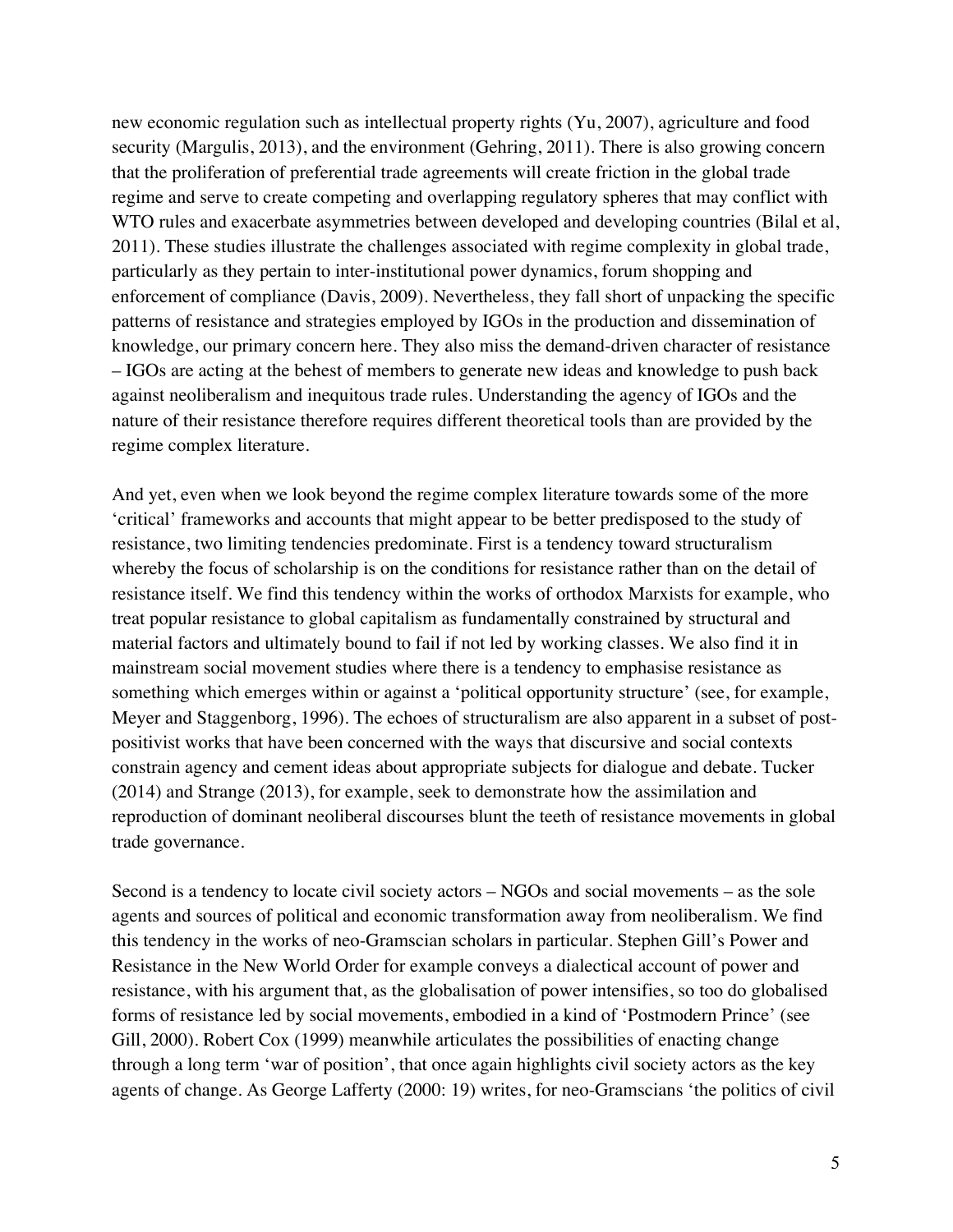society, articulated primarily through new social movements, have superseded the politics of class', meaning that resistance and counter-hegemony are addressed almost exclusively through the work of NGOs and popular movements.

As much as some scholars have tended to celebrate NGOs and social movements as the sole bastions of resistance to neoliberal ideology, there is a much more complex story to tell here. Lichbach and de Vries (2004) chart the rise of international protest events against multilateral economic institutions in the twentieth century. They find that during the late 1990s the frequency and level of protest mobilisation taking place during the meetings of multilateral economic institutions increased significantly, culminating in spectacles that included 'The Battle of Seattle', a protest mega-event that was simultaneously mounted in over fifty cities around the world. Yet, as Sidney Tarrow (2005: 55) suggests, 'the cycle of international mega-protests that began in the mid-1990s may be just that': a cycle, now on the wane.

Moreover, since the early 2000s, there has been a notable quieting or displacement of the radical social movements in major centres of power and decision making such as Davos, Geneva, and at the WTO ministerials (Hannah, Scott and Wilkinson, 2017). Meetings have been held in out-ofthe-way places, driving down the level of participation of protesters. For Bill Paterson (2009) the Seattle ministerial conference was followed by a classic case of transformismo in which the 'anti-globalisation' groups that had suddenly become so visible in global trade politics were brought into the WTO system, their language adopted by WTO members and the Secretariat, and WTO aims reformulated to sound like they coincided with those of the protest movement itself. Subsequently during the Doha Round, despite unprecedented input into the WTO negotiating process, NGOs were unable to get the issues of their greatest concern – such as environmental issues, gender and labour rights – onto the agenda, and failed to alter the WTO's existing procedures (Paterson, 2009: 54). Paterson's analysis chimes with much of the other neo-Gramscian analyses of the global trade system, in which the WTO is seen as a central element of a neoliberal hegemonic bloc offering limited room for effective resistance (see Peet, 2003).

In addition, global justice movements have arguably failed to mobilise a broad enough constituency to effect meaningful change. As Tarrow notes, 'although the main victims of neoliberal globalization are widely believed to live in the global South, global justice protests are still primarily mounted in the affluent countries of the North...it is striking that many of their themes, tactics, and organizational preferences have failed to penetrate the South' (2005: 55). All of this has taken place alongside an increasing 'professionalisation of NGOs' or NGO-ization, through which resistance becomes routinised, domesticated and blunted. While some radical activism around trade persists, for critical scholars such as Arundhati Roy, '[t]he NGO-ization of politics threatens to turn resistance into a well-mannered, reasonable, salaried, 9-to-5 job' (Roy, 2014). Of course, IGOs have always been professionalised in this sense and this is partly why they are seen as unlikely sources of social and political change, particularly in global economic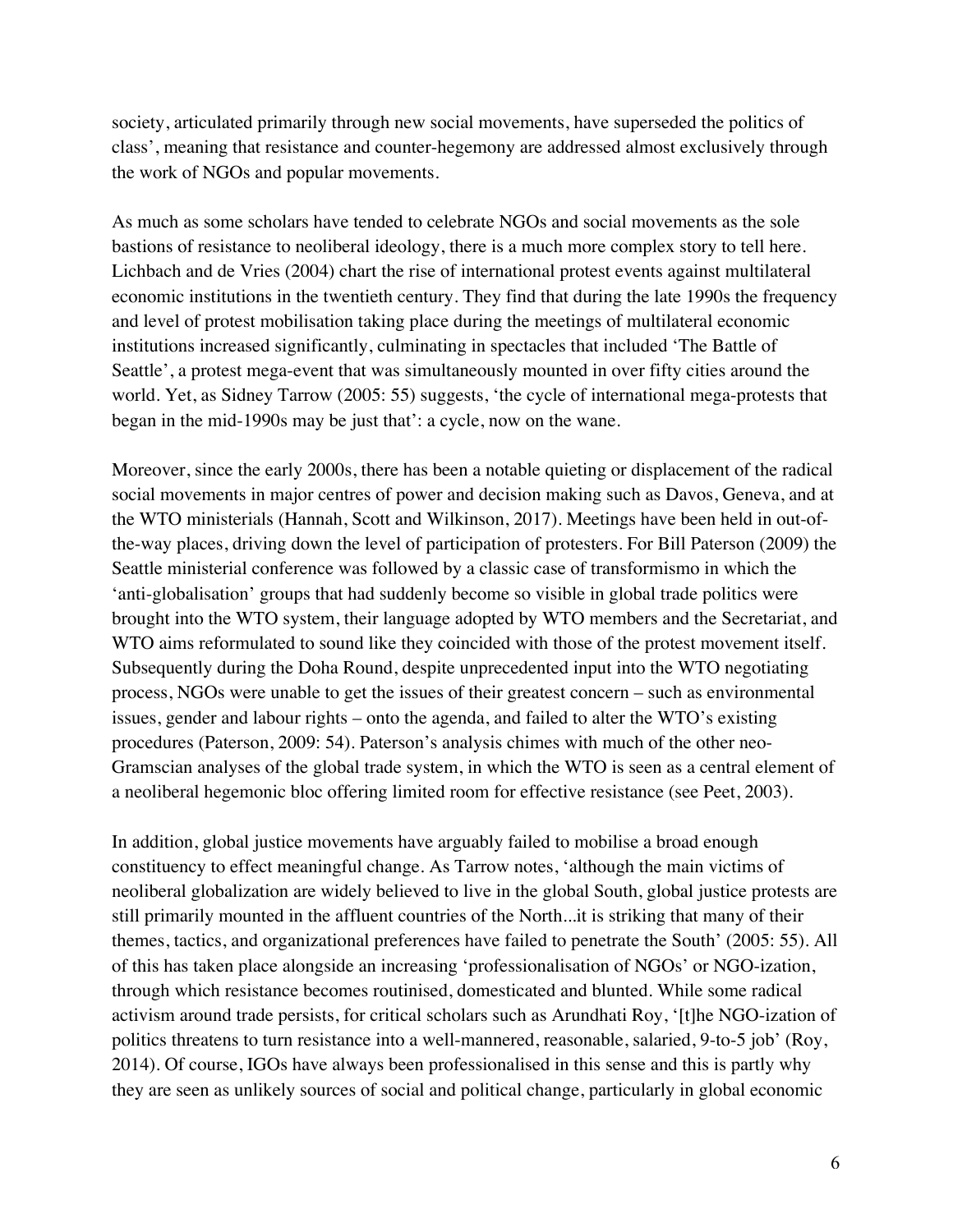governance. Part of the motivation of our study is to explore the ways in which IGOs have been able to overcome this constraint on agency through everyday knowledge production.

Arguably, the most influential civil society actors in today's global trade landscape are 'embedded NGOs'. Extending and applying the insights of Polanyi (1944) and Ruggie (1982) to the case of INGO's, Hannah (2014) conceives of these actors as non-profit knowledge producers from the global North and South who work to address injustices by institutionally empowering low-income countries, and push an embedded liberalist agenda of inserting social and environmental priorities into the global market economy. They offer a particular type of statusquo preserving insider critique the aim of which is not to disrupt or transform, but rather to build and maintain a socially embedded, liberal international economic order. Altogether, this paints an increasingly bleak picture of NGO resistance.

It is against this backdrop that we seek to redirect the scholarly gaze towards the work of IGOs that find ways of contesting inequitable trade rules and resisting neoliberal orthodoxy *from within*. With some notable exceptions, such as Nitsan Chorev's perceptive analysis of adaptive strategies and bureaucratic pushback within the WHO (Chorev, 2012; 2013), these resistant 'insiders' have attracted little analysis or commentary in neo-Gramscian work, being more commonly dismissed as agents and institutions of neoliberalism. Robert Cox (1983) for example, offers a view of multilateral institutions as incubating spaces and mechanisms for the development of hegemonic ideologies. He attributes them with five characteristics or functions in particular: (i) they embody rules which facilitate expansion of hegemonic world orders; (ii) they are products of the hegemonic world order; (iii) they tend to ideologically legitimate the norms of the hegemonic world order; (iv) they co-opt elites from peripheral nations; and, (v) they absorb counter-hegemonic ideas through processes of transformismo.

Whilst Cox's formula offers an insightful reading of the ways that material and ideational power come together in the international arena, it arguably both overstates the ideological unity of international organisations and sidelines Gramsci's own astute observation that it is possible and often necessary to work *within and against* structures of power in order to mount a 'war of position'. Gramsci's 'war of position' describes a strategy for transforming or usurping the ruling ideology without resort to violence and coercion. Within this, he points to role of 'organic intellectuals' in building alternative institutions and alternative intellectual resources within existing society. Gramsci's intellectuals are depicted as individuals fully conscious of their role in 'theorizing, popularizing, and justifying ideological positions that represent the interests of [a particular class], but in a fashion that makes an appeal to all' (Griffiths, Roach and Solomon, 2009: 180). In *The Modern Prince*, he goes on to describe the relationship between these intellectuals and the world of production as 'mediated' by the whole social fabric and by the complex of the superstructure in which the intellectuals are in fact the 'officials'. Intellectuals then, play a kind of double game, forced to strike a balance between the 'two great floors' of the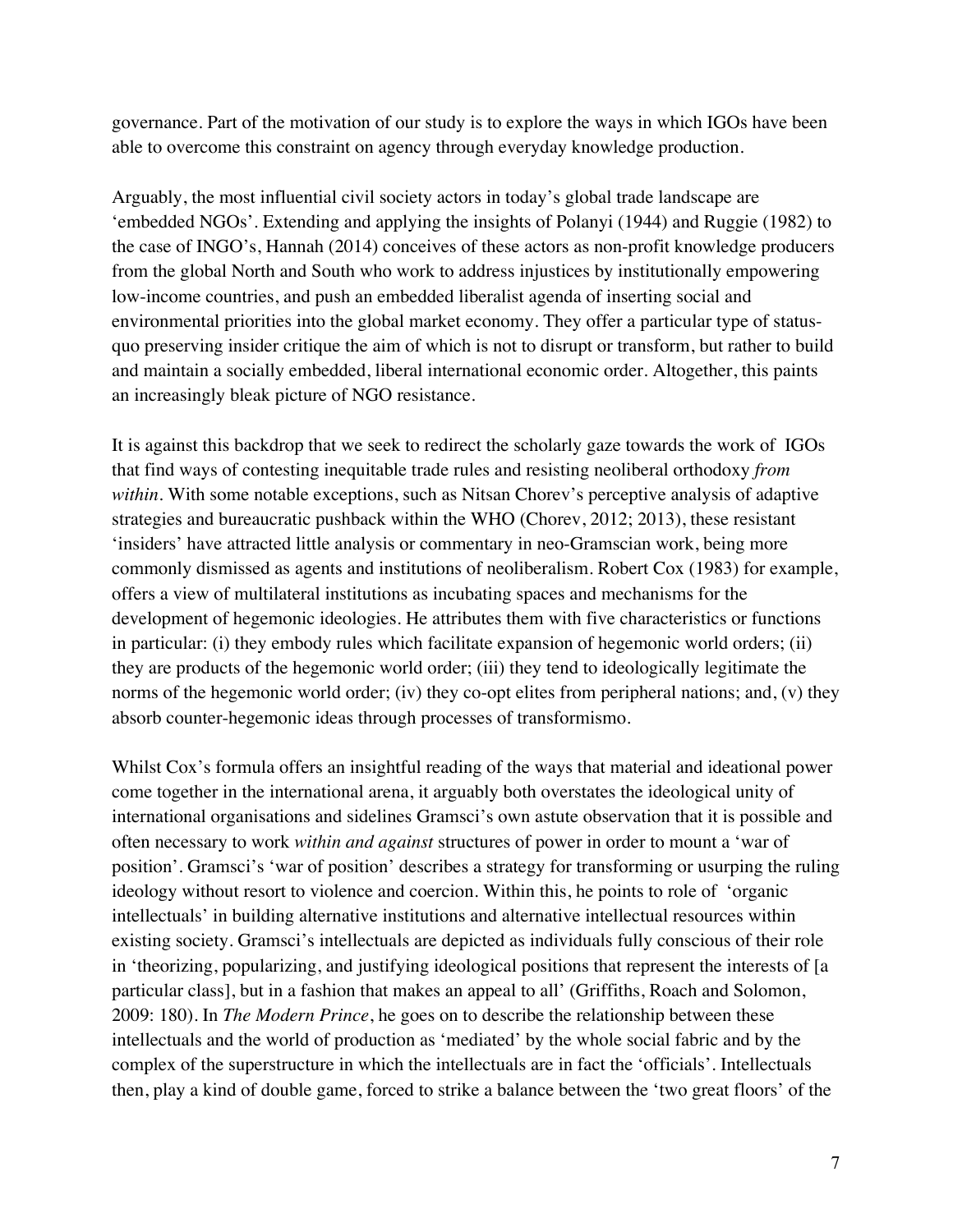superstructure, with civil society on the one hand and the state on the other. As such, their activities can take on a variety of forms which sit uneasily with the opposing labels of co-opted *'fixers' and revolutionary 'nixers'* (Drache with Froese, 2008). Furthermore, we can learn from Gramsci's own multiple roles, as prisoner, writer, educator, rebel and patient that each and every political actor is both the object and subject of power-loaded discourses and processes. In the words of Vinthagen and Johansson (2013: 13), 'power and resistance are not the dichotomous phenomenon that is often implied'. Rather, they reside together, rearing their heads at contemporaneous and intermittent junctures in the context of everyday political practice.

It follows that not only are there different types and degrees of resistance at play in global trade governance, but that resistance is also to be found in some more unexpected places, such as those spaces related to the production, dissemination and transformation of trade-related knowledge. With this in mind, the next section of this paper identifies variegated degrees of resistance exercised by IOs which is not well conceived in the existing literature, captured in the ideal-types of embedded IOs, transformative IOs and revolutionary IOs.

## *A typology of knowledge as resistance*

As Hannah (2016) argues, epistemes – the background knowledge, ideological and normative beliefs, and shared, intersubjective causal and evaluative assumptions about how the world works – determine which policy options are conceivable, who has a voice in global trade governance, and which agendas are prioritised in trade negotiations (see also Adler and Bernstein, 2005). Increasingly, a panoply of international organisations – state and non-state – are engaged in developing, disseminating, challenging, and transforming the epistemic foundations of global trade. De-mystifying the role of international organisations as producers of expert knowledge provides insight into their potential to resist the dominant neoliberal trade orthodoxy, loosen the shackles of received wisdom, and transform knowledge about the possibilities of global trade to work for development (Hannah, Scott and Trommer, 2015).

Before expanding on three organisational ideal-types engaged in resistance, we begin by identifying a fourth type of organisation that engages with global trade governance but acts solely as a means of furthering established agendas. It should be noted, however, that there is overlap in across this typology (see Figure 1). The ideal-types are not considered fully isolated from each other.

## Figure 1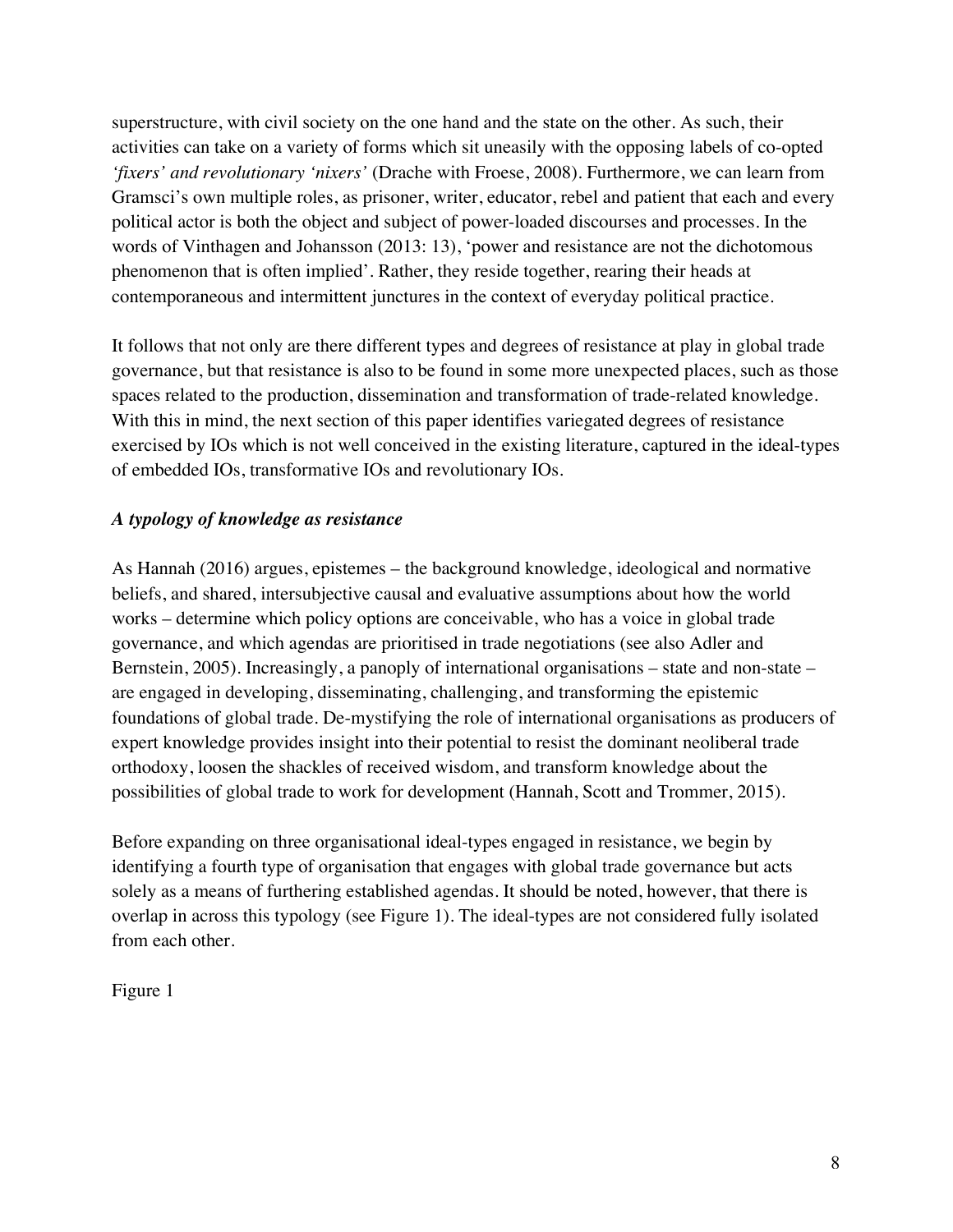

## *Neoliberal IOs*

It is widely recognised in the literature that civil society is a place where contestation over different ideologies, theories, policy prescriptions and conceptions of the good life take place. It is an arena of immense diversity, and yet there is a problematic and prevailing assumption that civil society is necessarily 'progressive' – committed to pursuing broader social values and sustainable development (eg. Hannah, 2016; Edwards and Hulme, 1996). This is certainly not the case in practice, particularly when they work in tandem with IGOs. If we wish to understand the full range of organisations participating in global governance we need to recognise the organisations that serve merely to further neoliberal orthodoxy and business interests.

For example, alongside the familiar protest groups that have attended WTO events there have also been occasional pro-free trade demonstrations, such as that by the (now defunct) Freedom to Trade organisation at the Hong Kong ministerial conference in 2005. The creation of the annual Public Forum by the WTO as an institutionalised opportunity for engaging with non-state groups led to the creation of a profusion of business groups taking advantage of this new opportunity. Indeed, in recent years such business interests have formed the largest group attending the Public Forums (Hannah, Scott and Wilkinson, 2017). Such non-state organisations advancing the neoliberal agenda have counterparts among the range of IGOs, with the OECD, World Bank and the IMF being the most prominent in this category.

Recognising this, mapping out the range of organisations engaged in global trade governance requires a category for those that are seeking to further the agenda of greater liberalisation and further entrenchment of markets. We term these 'neoliberal IOs', and this group sits at one end of the spectrum of organisations engaged in knowledge production. They aim to influence the trade agenda through recreating and rearticulating dominant neoliberal ideology. In this respect, neoliberal IOs are involved in the day to day generation and dissemination of status quoestablishing knowledge. Additionally, they actively participate, often simultaneously, in civil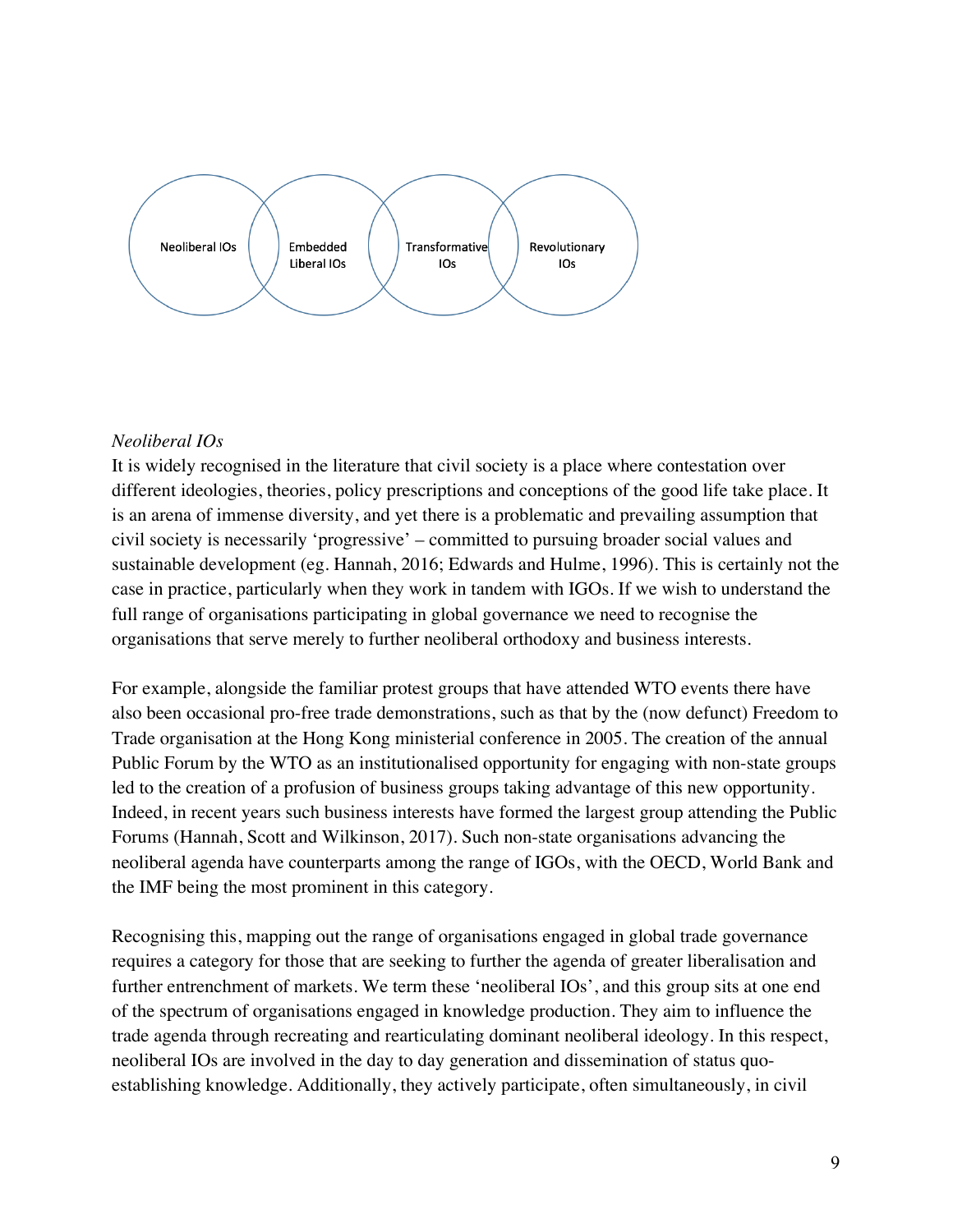society consultations and national delegations in international trade negotiating forums. The third prong of their work is aimed at neutralising, silencing or co-opting critics of neoliberal orthodoxy.

## *Embedded Liberal IOs*

Hannah (2014) coined the term 'embedded NGOs' to characterise NGOs that eschew conventional advocacy or protest strategies to provide trade-related legal and technical expertise across a range of issues areas that are of central concern to poor countries. They seek to empower developing countries by increasing their negotiating capacity while pushing an embedded liberal agenda. This definition can be extended to capture the work of IOs (state and non-state) more broadly. Embedded IOs are highly specialised, think tank-like organisations that operate as knowledge nodes and engage in demand driven advocacy in an effort to resist and redress injustices in global trade. In other words, embedded IOs are broadly status quo preserving with respect to the neoliberal trade agenda but work to embed sustainable development priorities within it. Embedded IOs are state and non-state actors that work to provide advice, resources and technical assistance to developing countries with the explicit goals of improving their negotiating capacity in global trade, elucidating and informing policy options, and promoting sustainable development, thereby challenging or undermining prevailing power dynamics in global trade.

Embedded IOs engage in knowledge production activities which make WTO rules, administration and negotiations more transparent and accessible to trade policy communities. Actions which might fall into this category include: making WTO rules clearer through legal interpretation and clarification; simplifying the technical language in formal documentation; and translating important policy guidance into a wider variety of languages. Information dissemination about the WTO which reaches beyond the policy sector, for example through outreach and community initiatives, can also enhance the organisation's democratic accountability since it enables engagement and understanding by a wider public.

Embedded IOs also produce knowledge that is aimed at improving the evaluation of global trade impacts; they work to monitor, scrutinise and assess the development, implementation, and impact of trade policy. They provide credible, evidence-based and policy-oriented assessments of newly proposed and existing rules. By conducting independent research and disseminating their findings directly to trade officials, they provide developing countries with additional information and interpretations of official reports and assessments offered by the WTO Secretariat and other international organisations.

Embedded IOs exercise resistance to the extent that they consciously challenge existing power and knowledge asymmetries in global trade. However, they rarely produce new knowledge and ideas aimed at challenging conventional wisdom about the possibilities of trade to work for global development and produce welfare gains for the world's poorest people. Instead, their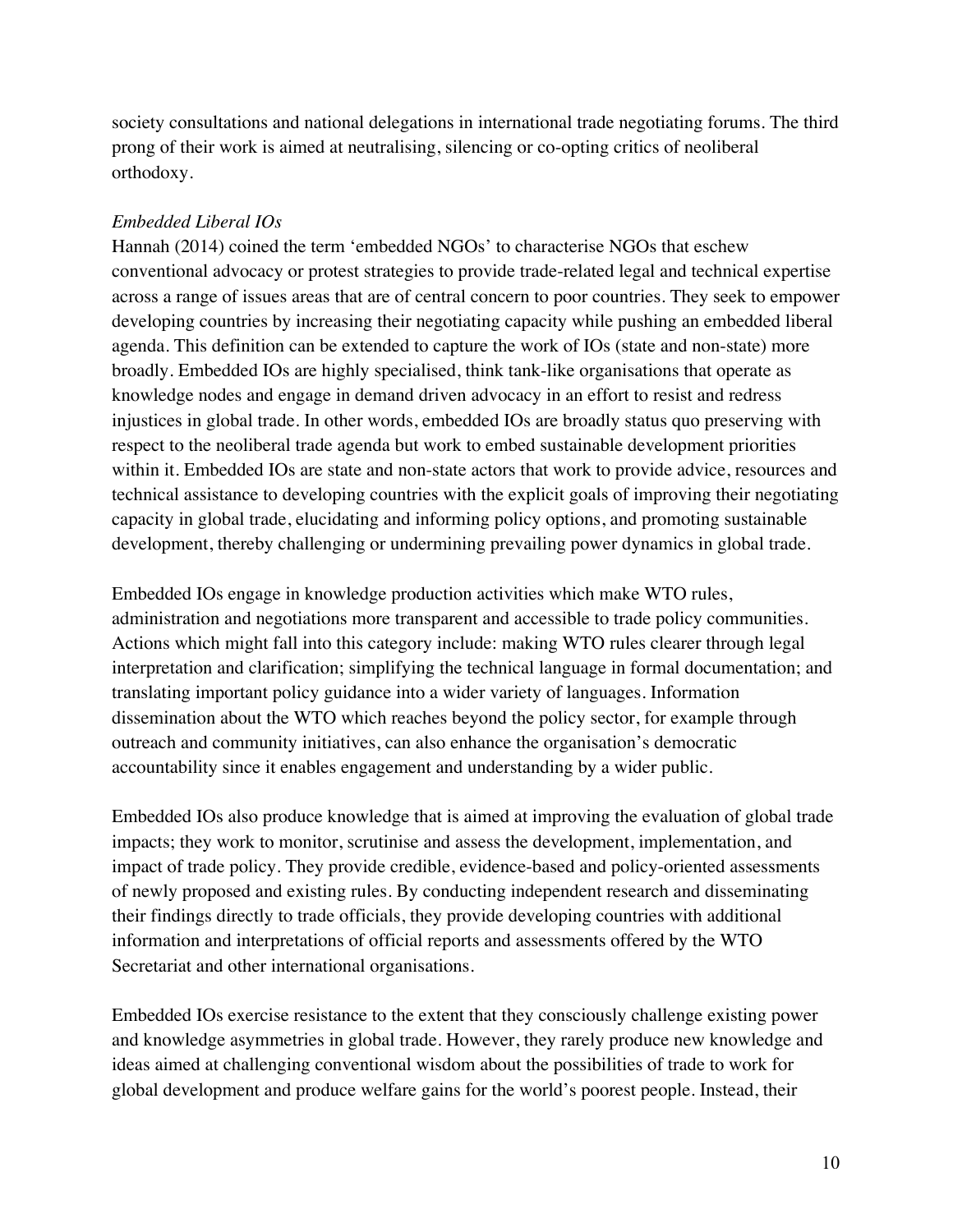policy contributions 'tinker at the margins' and indirectly cement the normative underpinnings of the global trade system. Consequently, embedded IOs tend to crowd out space for more transformative forms of resistance and facilitate processes of co-optation.

## *Transformative IOs*

The idea of transformative IOs is not entirely new in the global governance literature but to date this discussion has largely centred on NGOs. A such, scholars fail to capture some of the subtleties and nuances of knowledge provision in global trade governance. First, as Hannah and Scott (2015) have shown elsewhere, in matters of global trade NGOs do not always work from the 'bottom up', merely acting on IGOs such as the WTO to effect normative change. They often work symbiotically with them, offering democratic legitimacy and aiding in service provision and knowledge construction. Indeed, NGOs often operate as 'agents' of governance across the network of global trade – sometimes status quo preserving, sometimes status quo altering, but fundamental (as opposed to peripheral or secondary) to the operation of global trade governance. Furthermore, by taking a closer look at the network of actors operating in the arena of global trade governance, we find that actually, some IGOs can also be considered to have 'transformative potential' from within the network of global trade governance. These IGOs consciously attempt to educate state officials and other actors in trade policy communities and actively facilitate them in challenging existing practice.

Transformative action is widely understood to inspire major change or a shift in viewpoint. It alters something significantly in form or function, usually in a way that makes it better. Building upon this definition, ideal-type transformative IOs are state or non-state organisations that strategically leverage their position as experts in the trade landscape and which actively produce new knowledge and ideas that are aimed at fundamentally shaping or altering ways of thinking or doing in global trade. They challenge prevailing power asymmetries and conventional wisdom about the possibilities of global trade to work for development while maintaining their institutional autonomy and resisting co-optation. Working from within the trade landscape and through everyday acts of knowledge production and dissemination, transformative IOs develop counter-narratives that unsettle the underlying power and knowledge dynamics of global trade (Eagleton-Pierce, 2015).

# *Revolutionary IOs*

Where transformative action alters something significantly in form or in function, revolutionary IOs could be seen to go one step further, challenging and overturning the epistemic foundations of global trade – the background knowledge, ideological and normative beliefs, and shared, intersubjective causal and evaluative assumptions about how the world works. In so doing they aim to bring about more emancipatory global trade politics centred on progressive social values, for example through the replacement of the neoliberal order with an ecologist one. Unlikely as this possibility seems, for our purposes the category of 'revolutionary IO' is a useful tool. As an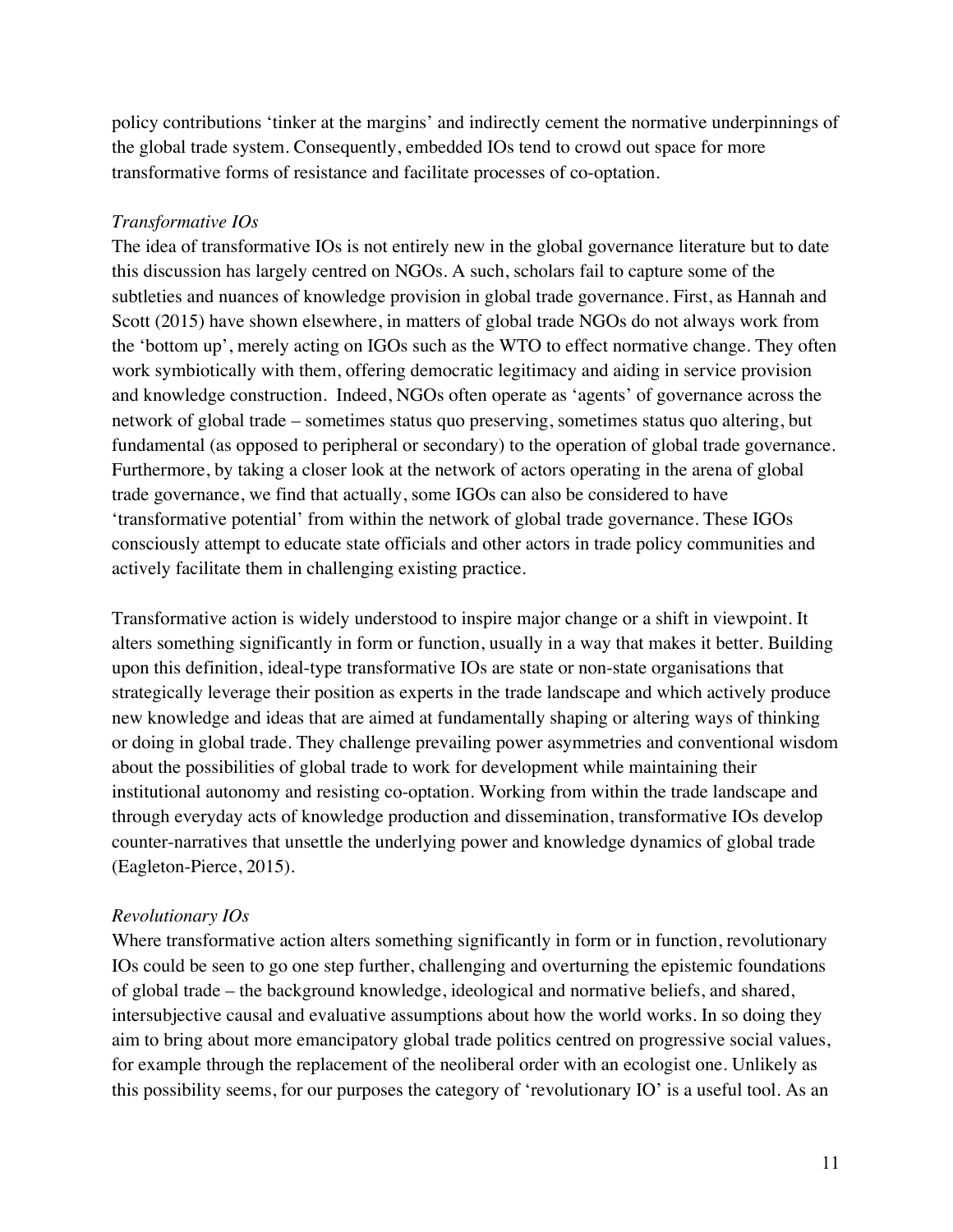abstract ideal-type it helps us both to give order to complex phenomena and to ascertain progress towards the goal of 'change' in global trade governance.

In the sections that follow, we elucidate this variegated typology of resistance through examining the work of two international organisations. Taking the examples of UNCTAD and South Centre we show how everyday knowledge provision and advocacy around several key issues – policy space, special and differential treatment and special safeguard mechanisms – filtered through to the WTO in ways that significantly disrupted, at least for a time, prevailing power and knowledge asymmetries in global trade.

## *United Nations Conference and Trade and Development (UNCTAD)*

This section argues that it is too simplistic to see UNCTAD as fitting neatly into a dichotomy of being initially revolutionary and, following the reforms of the 1990s, co-opted by the neoliberal turn, as much of the existing literature has done. Rather, UNCTAD has always fallen between these poles and resisted dominant trade narratives without trying to overturn existing structures entirely. We begin by examining UNCTAD's early years up to the reforms of the 1990s, before examining its contemporary work.

The prominent development economist Raúl Prebisch was invited to write a report to UNCTAD's first meeting in 1964 and was made the institution's first Secretary General. Under Prebisch's leadership UNCTAD became a voice for core-periphery analysis, focusing attention on the defects of the international economy and the trading system from the perspective of the global South (Taylor and Smith, 2007; Finger and Ruchat, 2000; Margulis, 2017). Nonetheless, it is important to note that UNCTAD under Prebisch's intellectual leadership did not advocate unqualified opposition to the GATT and the liberal trade system at which it was aimed, but was always more nuanced in its approach. Prebisch did not call for the abandonment of the GATT but wanted it to be made 'as effective an instrument for the developing as for the advanced countries' (UN, 1964: 39). Moreover, Prebisch was critical of the import substitution policies that many developing countries were pursuing, arguing that they had generated levels of protection that went far beyond what was economically justifiable.

A distinction must be drawn, however, between UNCTAD's Secretariat and its core membership. Prebisch's outlook with respect to the GATT system was not necessarily shared by the members of the G77, many of which wanted UNCTAD to replace the GATT as the primary organisation governing global trade, pushing an agenda drawn from the New International Economic Order (UN General Assembly, 1974). Some of the G77 wanted UNCTAD to become a revolutionary IO in the typology set-out above, but when judged by the work of the Secretariat UNCTAD has always exhibited a more balanced attitude toward the global trade system. It was a source of resistance to the GATT agenda, but much of this resistance was aimed at making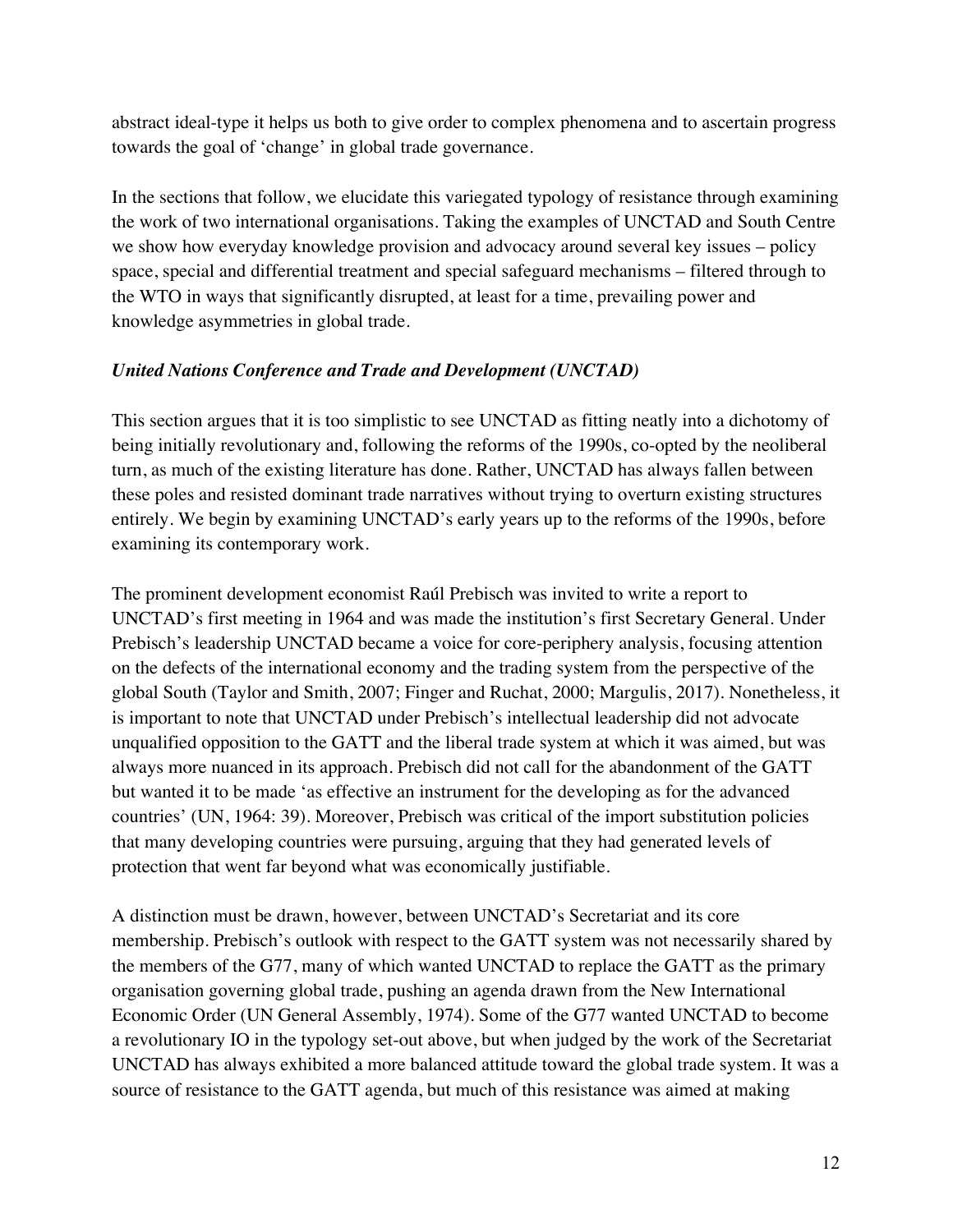existing structures more reflective of the needs of developing countries rather than replacing them.

In this sense, UNCTAD is best seen in its early decades as a transformative IO, engaged in acts of resistance to the dominant ideology but not trying to overthrow the existing system. Nonetheless, this was a period in UNCTAD's history in which it articulated a substantially different analysis of the global trade regime than the (embedded) liberal theory that underpinned the GATT, using dependency theory as a guide to its work.

The 1980s initiated a period of 'crisis, retreat and reinvention' within UNCTAD caused by numerous external shocks (for detailed analyses, see Taylor and Smith, 2007: 67-90 and Finger and Ruchat, 2000). Most commentary argues that the outcome of this crisis was that 'UNCTAD was transformed from being a radical critique of global capitalism and its framers, to being an apparatus of global economic governance... UNCTAD ... abandoned its traditional role of providing a serious counterbalance to the economic prescriptions of the North' (Taylor and Smith, 2007: 82, citing Diekmann, 1996: 226). For critics on the left, the reforms UNCTAD initiated amounted to a 'strong ideological tilt towards neo-liberalism' (Bond, 2003: 29). Or as Ian Taylor and Karen Smith put it in a measured assessment, UNCTAD adopted 'the basic premises of neoliberal globalism, rather than confronting or challenging such norms' (Taylor and Smith, 2007: 93).

And yet, it would be wrong to characterise the reforms within UNCTAD as having rendered the organisation merely an agent for preserving the status quo or, as Bello (2000) once put it, a 'fixer' for the WTO. While UNCTAD was certainly affected by the rise of neoliberalism and the creation of the WTO, it was not entirely eviscerated and has not become merely another agent for neoliberalism. One senior UNCTAD official described its new role as being 'the OECD of the developing world...[p]reparing the ground, tilling the ground for the hard law-making process [at the WTO]' – that is to say, UNCTAD provides the conceptual tools, data and analysis that facilitates the subsequent process of inter-state bargaining to take place. But UNCTAD's reforms have not meant that, using the nomenclature outlined above, it has become a neoliberal IO as would be the case if it were fully co-opted. Instead, UNCTAD has retained an identity that pushes back at the ideology and policy orientation embedded in the WTO and the Bretton Woods Institutions, and has been successful in some areas in achieving policy changes and enhanced accountability. The next sections examine two such areas, namely Special and Differential Treatment (SDT) and policy space, in which UNCTAD has played an important role in resisting the deepening of the neoliberal project. These cases illustrate how UNCTAD continues to utilise its two key assets – its wealth of expertise and its legitimacy – to challenge dominant ways of thinking about trade and to engage in acts of resistance.

#### *Special and Differential Treatment*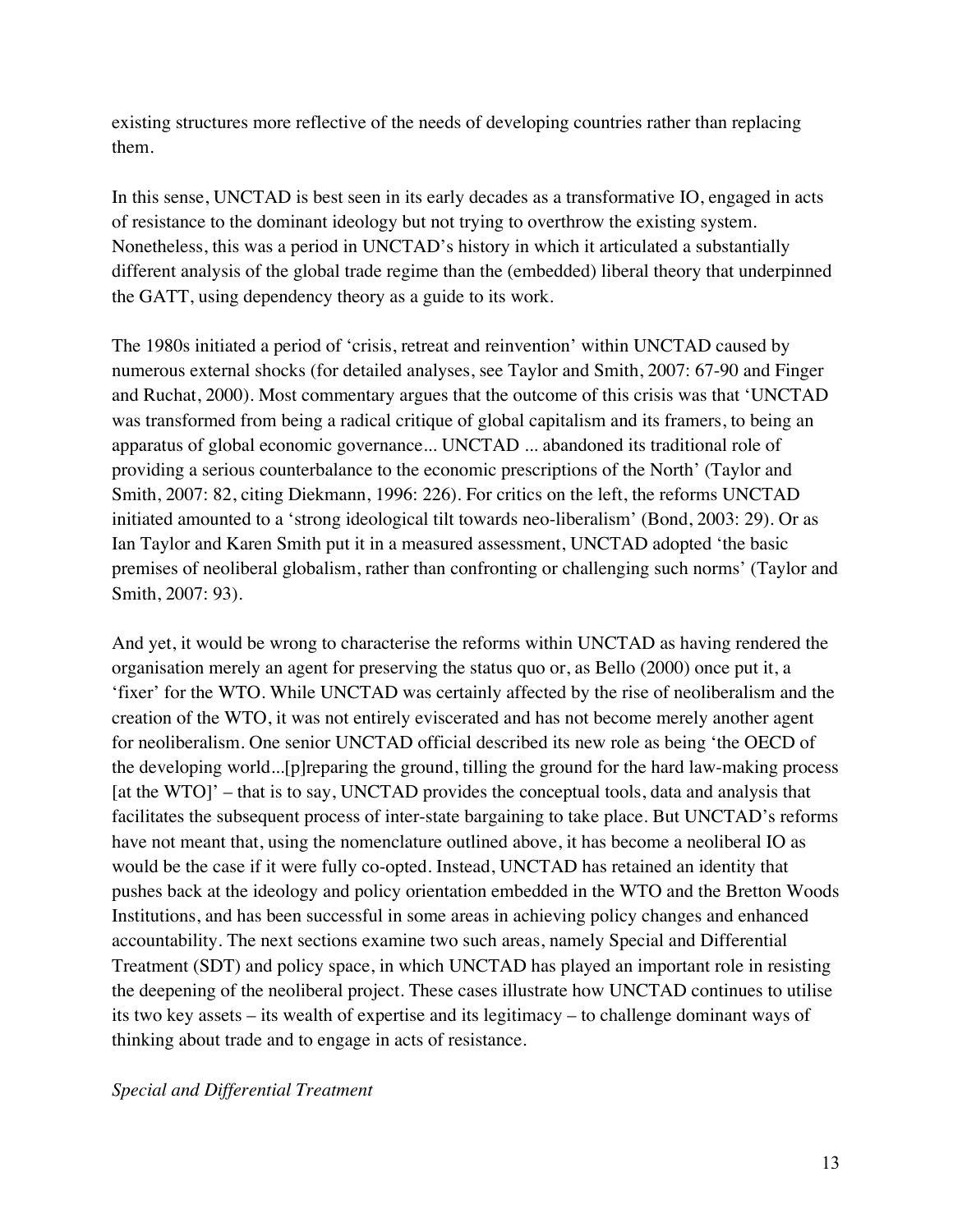The GATT agreement of 1947 included no formal special privileges or flexibilities to developing countries. The creation of UNCTAD increased the pressure on the GATT to become more reflective of the needs of developing countries, but it was only in 1979 that the principle of SDT was formalised with the agreement of the Enabling Clause. However, the next opportunity to put these provisions into practice – the Uruguay Round – showed their inadequacy. The overall principle adopted in the round was that developing countries would be required to take on all obligations, with SDT amounting only to lesser tariff cuts, longer implementation periods and promises of capacity building (Oyejide, 2002: 505).

Almost immediately following the conclusion of the Uruguay Round, the rich countries pushed for negotiations to begin on a range of new areas including information technology products, financial services and basic telecommunications. Developing countries were put on the defensive, as they had not anticipated the WTO becoming a site of continuous negotiation. UNCTAD Secretary General Rubens Ricupero, who had himself been a negotiator during the Uruguay Round and saw how the agenda had been dominated by the developed countries, realised that the developing countries in the WTO 'knew that they had to resist or to fight some proposals, but overall … [lacked] what some of us call a positive agenda for trade liberalization' (UNCTAD, 1997) – a statement that encapsulates well the area that lies between co-optation and revolutionary. Over the next three years work on the positive agenda took up a considerable amount of UNCTAD's work, undertaken 'in response to the request of developing countries and the encouragement of our member states' (UNCTAD, 2000: vi), applying the idea to all areas of the Uruguay Round agreements and the prospective new areas of negotiation that were being pushed by the rich world.

An important element of work on the positive agenda was appraising the SDT provisions of the Uruguay Round and suggesting ways in which the concept could be operationalised more effectively in future negotiations. This work did not reject the WTO outright, nor seek to overturn its fundamental aims. Rather, UNCTAD argued that 'trade negotiations should seek substantial liberalization of trade' but emphasised that this should be done in 'a balanced manner covering all products, services sectors and modes of supply of export interest to developing countries' (Gibbs, 2000: 16) and should include greater SDT, particularly for LDCs. To this end, UNCTAD sought to provide a different framework for understanding and implementing SDT that carved out space for developing countries to deviate from the strictures of WTO rules. One element of this was formulating a critique of the limited SDT provisions of the Uruguay Round. UNCTAD argued that 'While there is merit in [the] hypothesis that ultimately all countries should be subject to the same obligations, it is also logical that they benefit from such differential treatment in their favour so long as it is required, not simply for an arbitrary transitional period' (Gibbs, 2000: 8). In line with UNCTAD's longstanding basis in the structuralist theories of the likes of Prebisch, they sought to reconceptualise SDT around a recognition that structural inequalities need active policies, not merely time, to be solved.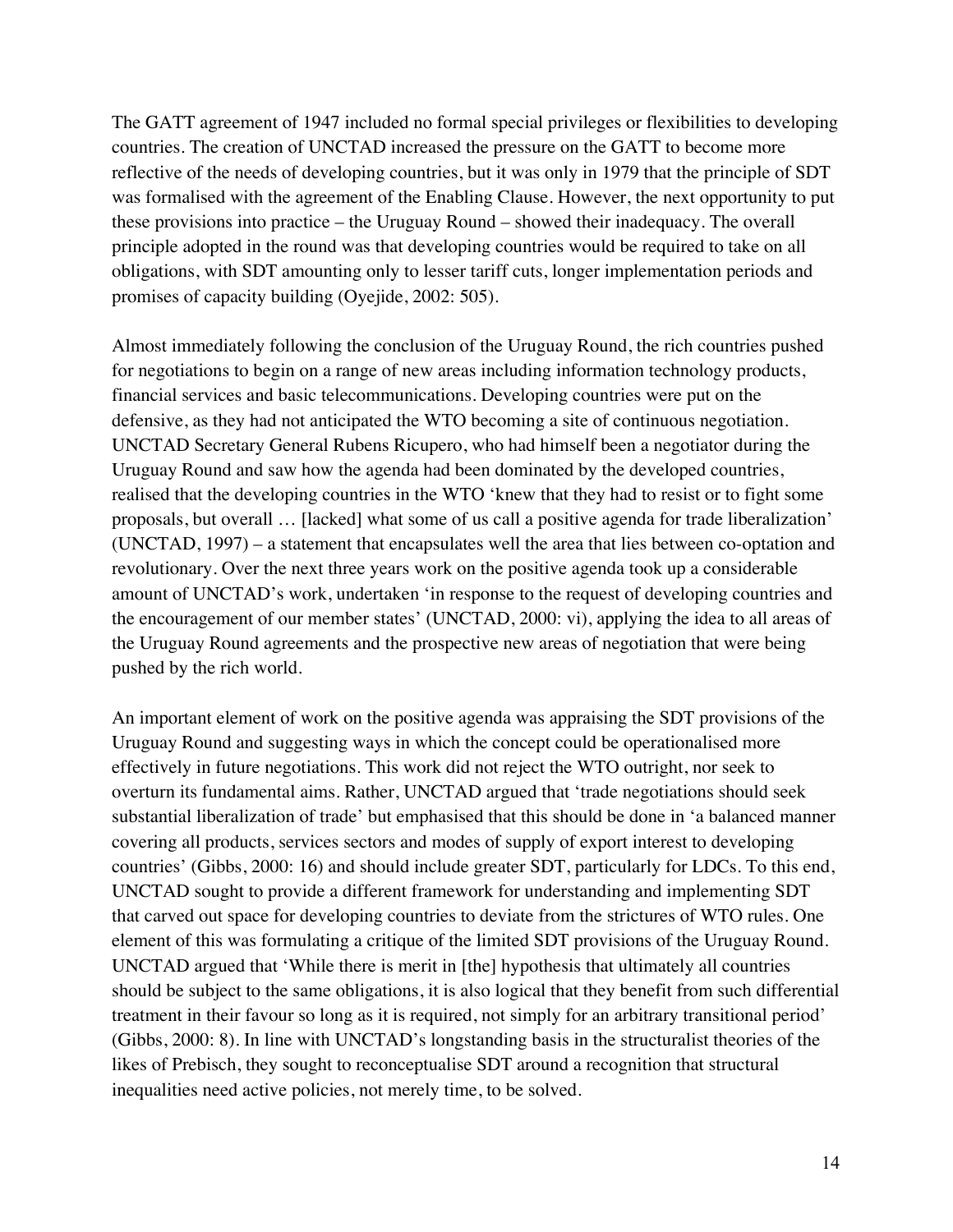SDT suffused UNCTAD's work on the positive agenda (see UNCTAD, 2000). As the WTO members moved toward launching a new round of negotiations, ideas on SDT that had been developed in collaboration with UNCTAD were submitted by member states to push the agenda toward the interests of developing countries. To take one example, UNCTAD co-organised a workshop (with the government of South Africa and UNDP) on integrating LDCs into the global trade regime, disseminating and discussing their work on SDT. The results formed the basis of a communiqué submitted to the WTO by Bangladesh, detailing the outcome of that process (WTO, 1999). Such submissions resulted in the inclusion within the Doha Round work programme of 'making [SDT provision] more precise, effective and operational' (WTO, 2001: paragraph 44). As a step toward achieving this, WTO members agreed to create regular Special Sessions in the WTO Committee on Trade and Development.

Space does not allow a comprehensive exploration of the extent to which these efforts succeeded in bringing about greater commitment to meaningful SDT within the DDA. However, an idea of the position of SDT within the DDA can be taken from the extent to which SDT provisions can be found in the so-called 'Rev. 4' texts, representing the point the negotiations had reached when the impasse was reached. The modalities on non-agricultural market access (WTO, 2008a) contained four introductory and 27 substantive paragraphs. Of those 27, sixteen (or nearly 60 per cent) contained some SDT content. However, it must be remembered that SDT provisions in the GATT were generally of a weak nature, demanding only that the developed countries make their 'best endeavour' to provide more favourable treatment to the developing world. It is therefore important to look in more detail at whether the provisions are providing something substantive. Of those sixteen paragraphs, nine provide some form of concrete benefit such as lower tariff reductions, longer implementation periods or mandated preferential market access.<sup>1</sup> Similar calculations for the Rev. 4 text on agriculture (WTO, 2008b) are more difficult as they demand greater interpretation.<sup>2</sup> Nonetheless, SDT again permeates this document, with lesser commitments, longer implementation periods and provisions specifically for developing countries contained across every area. In this sense, the DDA can be seen to have embedded SDT in the DDA in the manner in which UNCTAD envisaged in its work on the Positive Agenda.

While the DDA has been effectively abandoned, in 2013 WTO members agreed to the organisation's first fully multilateral deal – the Trade Facilitation Agreement – and it is noteworthy that the SDT provisions in this were of a fundamentally different nature to those of previous agreements under the GATT. For the first time, the agreement was based on the

<sup>&</sup>lt;sup>1</sup> These are paragraphs 5-8, 11, 13-15 and 28.

<sup>&</sup>lt;sup>2</sup> For example, lower reductions in subsidy bindings for those members that have initially lower subsidy levels will benefit developing countries since the major developed countries do not fall into this category, but these provisions make no mention of SDT. As such it is a matter of judgement or opinion as to whether these are a form of SDT.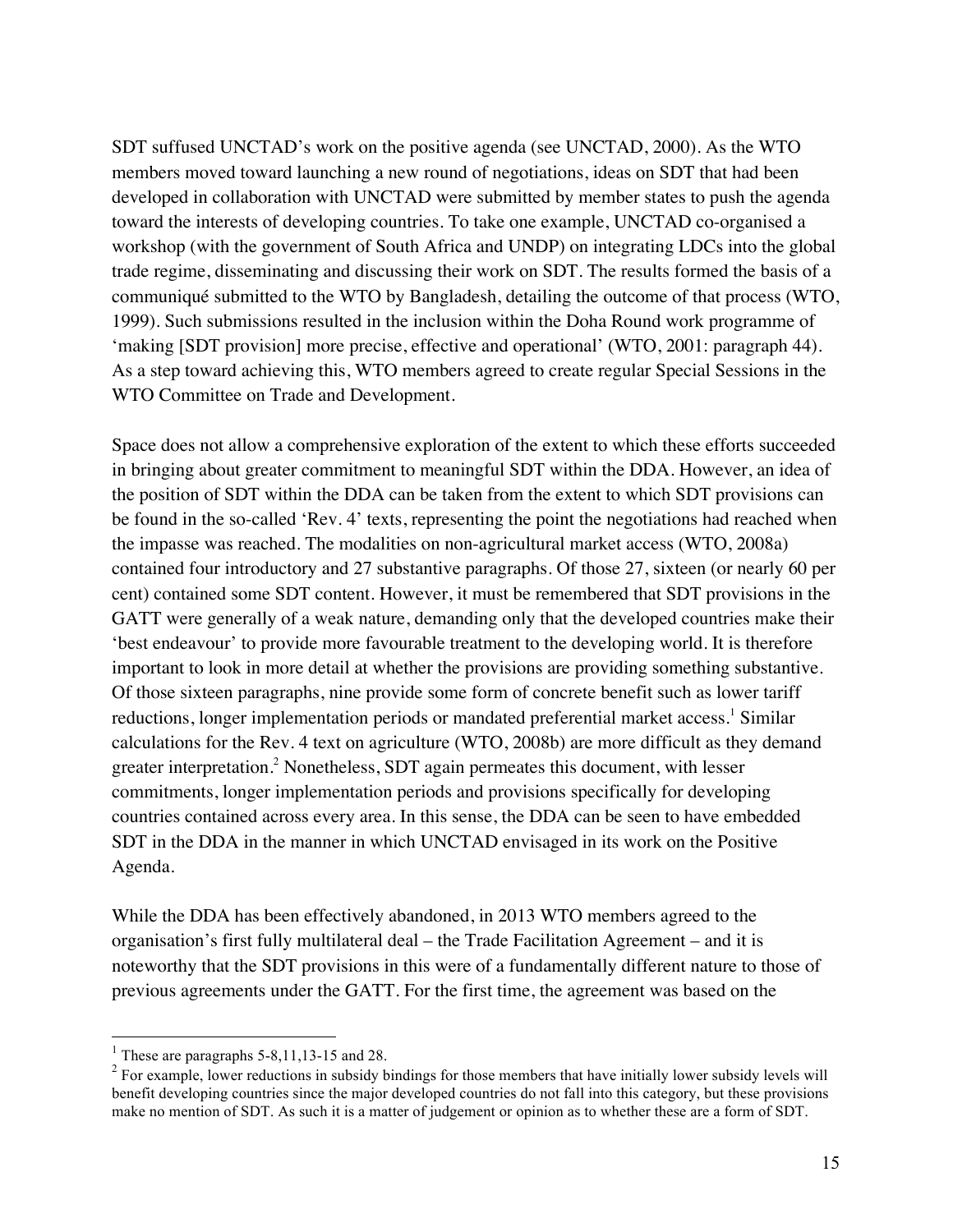principle that developing countries would only be bound by the disciplines contained therein if they had the capacity to implement it. In this way, until sufficient capacity building measures and finance were made available to developing countries, the trade facilitation agreement would not become a part of their WTO obligations (see Wilkinson, Hannah and Scott, 2014). This is in stark contrast to the Uruguay Round agreements, in which technical capacity building and implementation finance (where mentioned at all) were included as best endeavour clauses but developing countries were bound by the obligations whether or not such assistance was ultimately forthcoming. As one interviewee put it: SDT provisions in the trade facilitation agreement are 'a complete set – a different set of obligations, and, more directly than in the past, connected with international co-operation and enhancement of institutional capacity'. Importantly for present purposes, UNCTAD's work specifically on trade facilitation (UNCTAD, 2011: 45-7) laid out precisely the strengthened form of SDT seen in the final agreement , and it disseminated this work to WTO negotiators through its extensive range of engagement activities.

Many individuals, organisations and member states contributed to this outcome and care must be taken neither to overstate the direct causal lines of influence from UNCTAD to the WTO texts, nor to lose sight of the continued centrality of states to these processes. Indeed, it is the member states that submit papers and draft texts to the WTO and they have a central role in setting UNCTAD's agenda. Nonetheless, it can be seen that UNCTAD's work on SDT within the positive agenda set the conceptual foundations for a revised form of SDT which subsequently became integrated into the WTO agreements. The following section examines in more detail the idea of policy space, as a particular form of SDT and a conceptual frame for differential treatment.

## *Policy Space*

One of the most important ways in which UNCTAD has pushed back against the agenda of the WTO and the pressure for ever greater liberalisation among the developing countries is through the articulation of the concept of 'policy space', defined as 'the freedom and ability of governments to identify and pursue the most appropriate mix of economic and social policies to achieve equitable and sustainable development in their own national contexts, but as constituent parts of an interdependent global economy' (UNCTAD, 2014: vii).

Though the term emerged relatively recently, it draws from a longer tradition within political economy. It can be traced back to the work of Alexander Hamilton (1791) and Friedrich List (1841), who were concerned with effecting industrial catch-up with Britain in their respective countries of the US and Germany. Both advanced the idea that active state policies, including protectionism, were required so that 'every separate nation can be raised to that stage of industrial development in which union with other nations equally well developed, and consequently freedom of trade, can become possible and useful to it' (List, reprinted in Crane and Amawi 1997: 52). Both List and Hamilton acknowledged the force of the argument in favour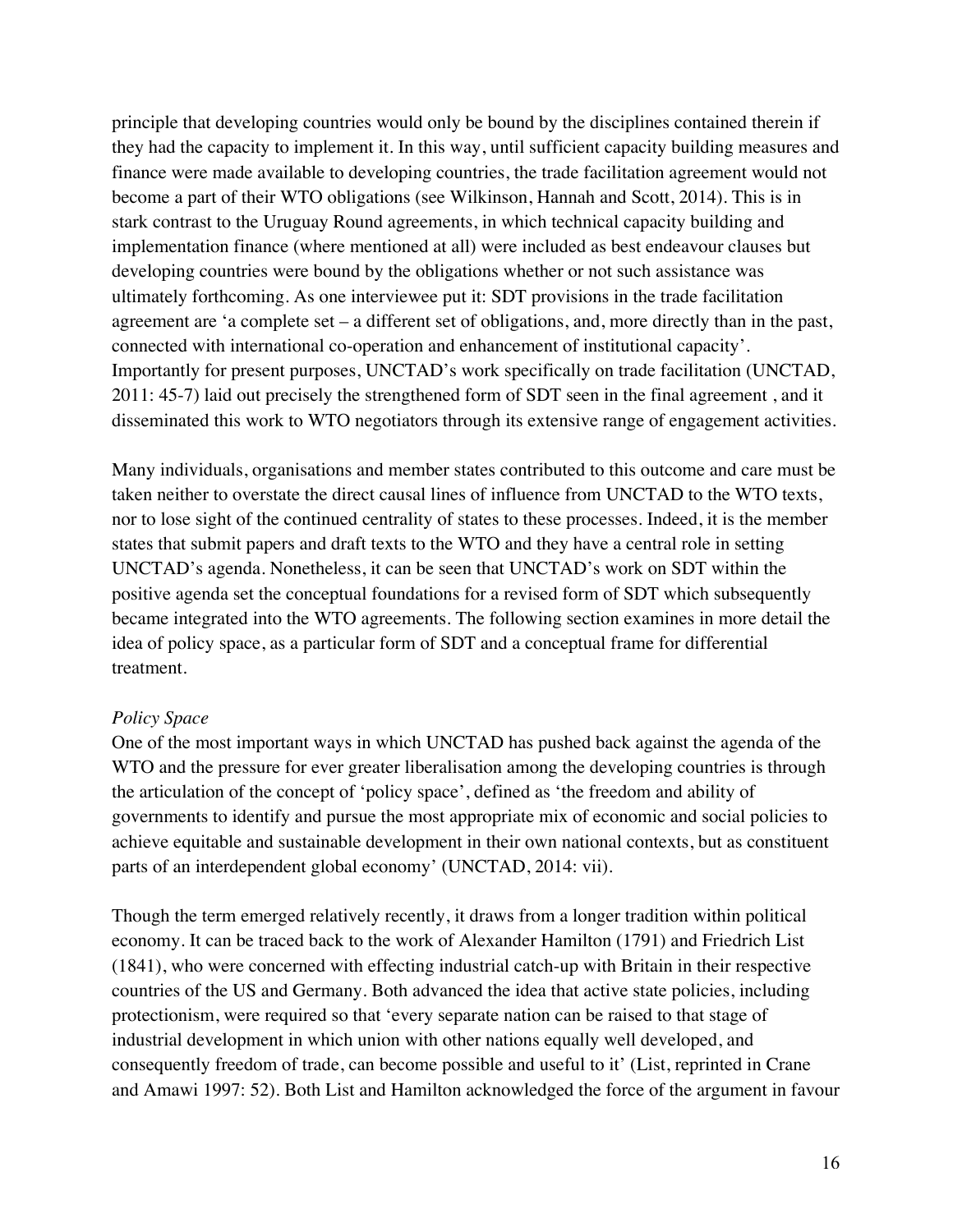of free trade and both envisaged free trade as the ultimate objective, but only once greater equality with Britain had been achieved. They neither rejected the benefits of trade nor the importance of markets, but sought to balance liberalisation with other policies that aimed at achieving structural change rather than economic efficiency (see Shafaeddin, 2000).

This position mirrors that set out by Prebisch in his 1964 Report (UN, 1964: 6, 26). 'Policy space' as a term did not appear in the works of Hamilton, List or Prebisch but it has came to represent the core concept within this tradition of thinking about trade and development – that developing countries need to retain the ability to use temporary, targeted protection, not as a rejection of the market but as a means of altering the manner in which they are integrated into the global trade system. In this way, the concept of policy space resists without trying to overturn the broadly liberal trade agenda that has characterised (non-agricultural) trade post World War II. It can be seen as an aspect of SDT, providing greater flexibility to developing countries due to the structural inequalities they suffer but with the expectation that such countries will be subject to all WTO rules in the fullness of time when they have overcome their adverse incorporation into the global economy.

UNCTAD claims to have coined the term 'policy space' in the run up to the UNCTAD XI conference of 2004 in Sao Paulo, within the context of discussions on the conditionality used by the Bretton Woods Institutions (UNCTAD, 2012: viii). They had been highlighting the problem that would become known as the loss of policy space from at least the early 1980s (UNCTAD, 2012: 7) but the term came to greater prominence in the early 2000s. The championing of policy space, as one interviewee put it, 'nearly broke' the 2004 UNCTAD XI conference – 'the big countries were very upset about [UNCTAD's] stance'. Nonetheless, policy space was then addressed in detail in the 2006 Trade and Development Report and has been a core analytical tool within UNCTAD's work, particularly within their critique of the institutions of global economic governance and an over-reliance on neo-liberal policy prescriptions. In UNCTAD's 50th year, the flagship *Trade and Development Report* was titled 'Global governance and policy space for development', while volume one of UNCTAD's series on *Rethinking Development Strategies after the Global Financial Crisis* was devoted to 'Making the Case for Policy Space' (UNCTAD, 2015). This highlights the central position that policy space has come to hold within UNCTAD's analysis of all areas of economic governance.

On the basis of UNCTAD's work, policy space became an element of discussions within the WTO. Figure 2 shows the percentage of WTO meeting minutes that include the term, as a measure of its traction as a concept. These figures demonstrate that policy space has become an established element of WTO discourse. It is frequently invoked by LDCs and African delegates (see WTO, 2015a: 7 and WTO, 2015b for examples from the 2015 ministerial conference).

## **Figure 2**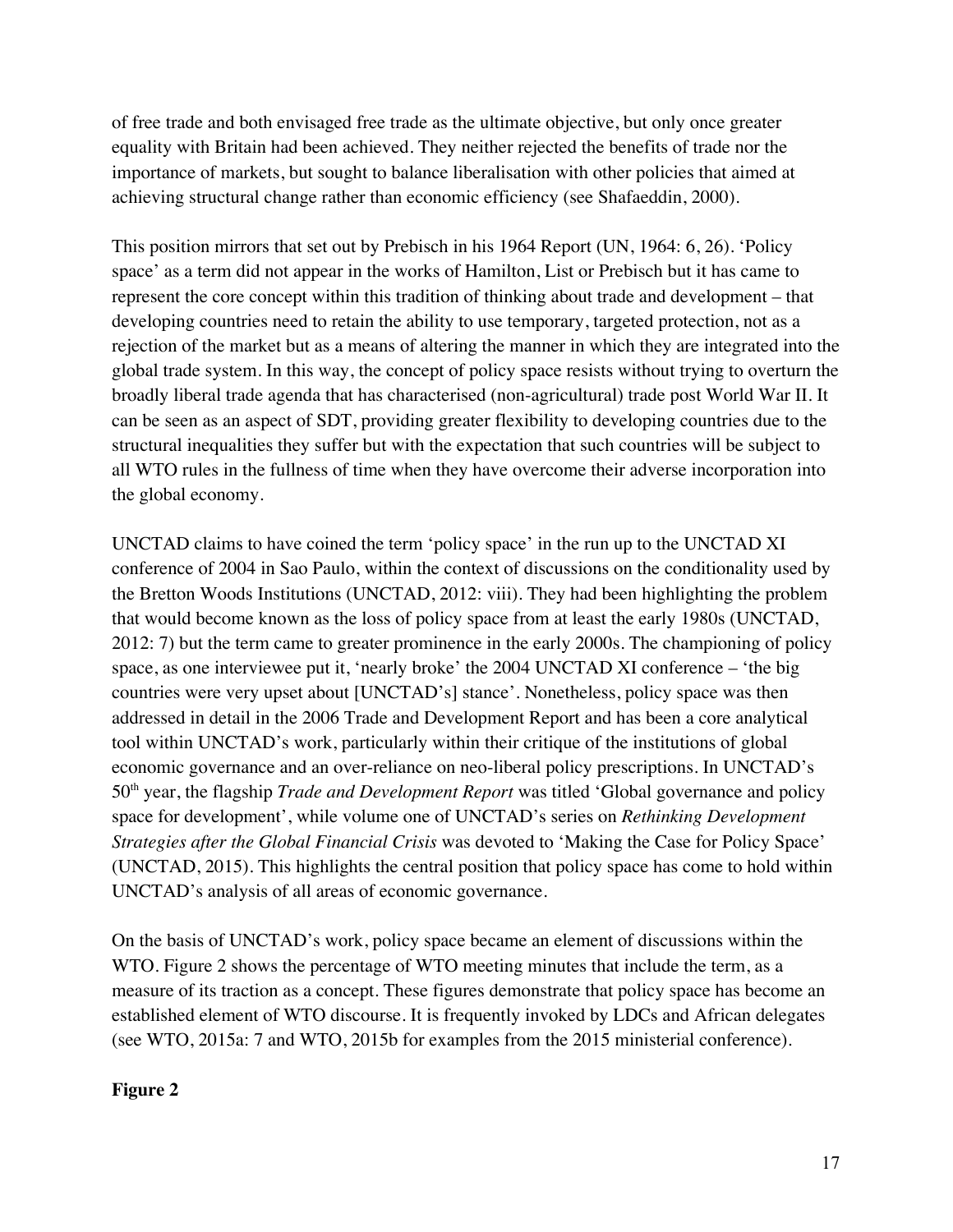

Source: Authors' calculations using data from www.wto.org.

The concept of policy space flows from the idea of the developmental state and the need to learn the lessons of those countries that have successfully industrialised (see UNCTAD, 2014). Despite being formulated explicitly as a corrective to neo-liberalism, its advocates do not aim for a radical disengagement from the global economy, but see maintaining policy space as a means of repeating the policies used by those countries that have successfully utilised global integration to bring about lasting economic change. Policy space as a concept is a means of resisting the pressure toward ever further liberalisation and draws directly from an economic tradition that sits counter to neoliberalism. Its advocates aim to transform how we think about trade and challenge conventional doctrine. That said, UNCTAD staff are mindful of the tension between retaining policy space and the potential benefits of entering binding international agreements which will by necessity constrain sovereignty and policy options in some way.

In this way, we can see the work of UNCTAD on SDT and policy space as fitting neither an organisation that is status-quo maintaining, merely 'embedded' in existing dominant epistemes, nor one that is revolutionary and engaged in attempting to bring about a fundamental overturning of that episteme. It is engaged in acts of resistance, while also acting to smooth global trade. Its primary impact is through strategic use of its expertise to intervene in core trade debates, principally those taking place within the WTO, and combining this with leveraging its other great asset, namely its legitimacy, as a means of shaping the trade agenda. The example of UNCTAD illustrates both the concept of embedded liberal IO (when considering some of its work on SDT) and transformative IO (when thinking about its early work under Prebisch or its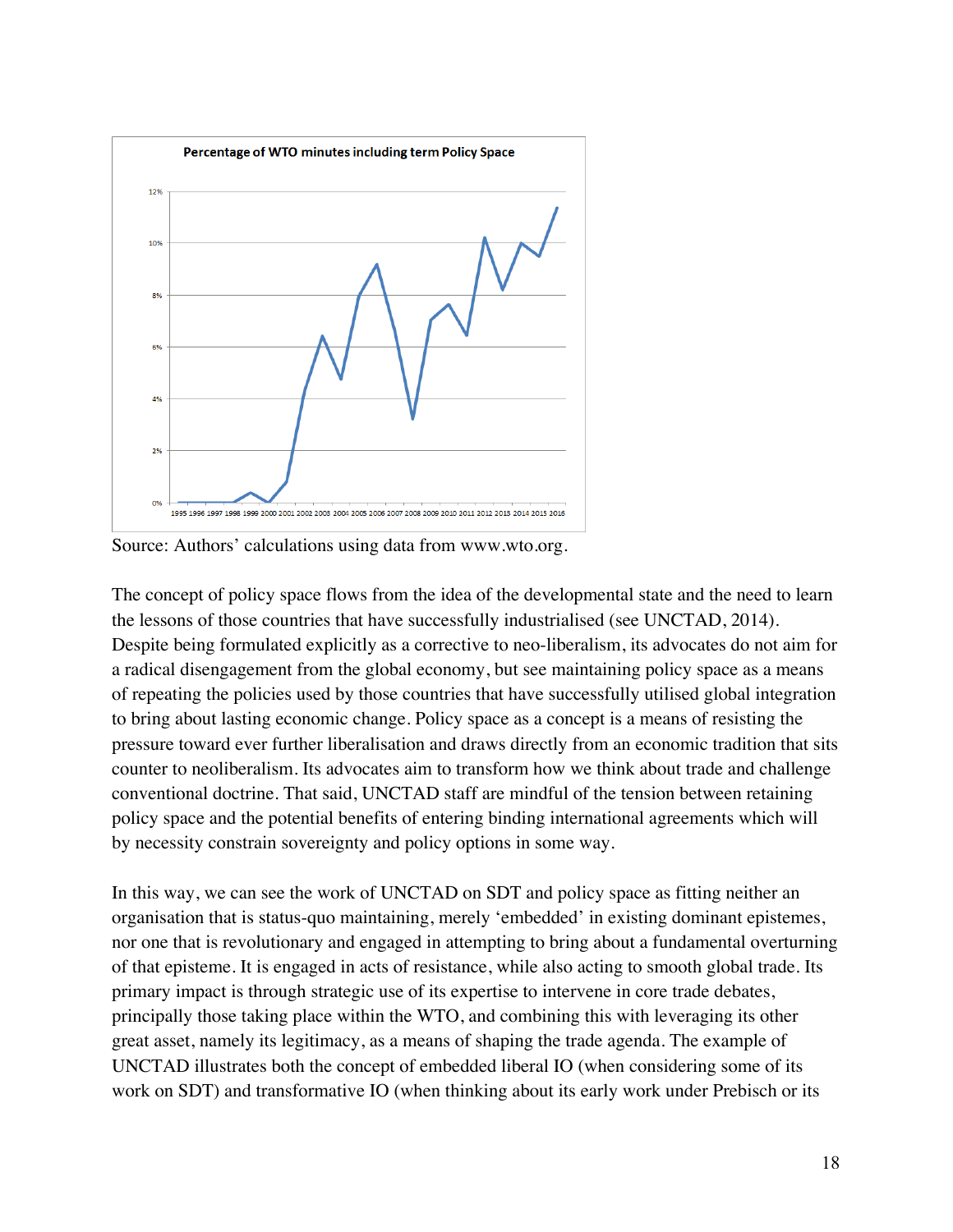more contemporary work on policy space). It shows us how, over time and over issue, an IO can navigate the space between the ideal types outlined above.

The following section examines the case of South Centre as an example of an organisation that resists more stringently the neoliberal agenda and more clearly illustrates the category of transformative IO.

## *South Centre*

South Centre came into being in 1995, emerging from the prior work and experiences of its parent organisation, the South Commission. Established in 1987 by members of the Non-Aligned Movement acting in their personal capacity, the South Commission aimed to: investigate the common problems of the Southern countries; identify the options and possibilities for cooperation to solve those problems; and to develop a new dialogue with the North (Chaterjee and Finger, 1994). The South Commission's 300 page report 'The Challenge to the South' alludes to a climate of hope for the global South during the 1970s and highlights the importance of the G77 and UNCTAD as negotiating and coordinating fora that built on the principles of collective self-reliance established in the anti-colonial movements of the post war period. However, it also laments the failure to step up plans for South-South collaboration in the 1980s, when crisis and structural adjustment pinned many developing country economies to the imperatives of neoliberalism and exposed their vulnerabilities vis-a-vis the global North. Citing these 'lessons from experience', the report called for the establishment of a 'South Secretariat' which would act to strengthen ties and participation between developing states at the global level on an ongoing basis. South Centre was thus established for this purpose by an Intergovernmental Agreement which came into force on 31 July 1995.

South Centre is effectively an intergovernmental organisation of developing countries, headquartered in Geneva. It has the stated objective of helping 'developing countries to combine their efforts and expertise to promote their common interests in the international arena' (South Centre, 2015a). Since its inception, South Centre has operated as a transformative IO, actively resisting both co-optation and neoliberal orthodoxy, developing new knowledge that significantly challenges conventional wisdom about the possibilities of global trade to work for development in the global South.

South Centre moves to fulfill the objective of promoting the common interest of the global South in a number of ways. It produces research outputs and technical assistance in a number of strategic areas: development policies, sustainable development, climate change, global governance, economic and social development, South-South cooperation, global economic conditions, intellectual property, technology transfer, access to knowledge, health, trade agreements, and food security (South Centre, 2014). It also puts on a wide variety of seminars,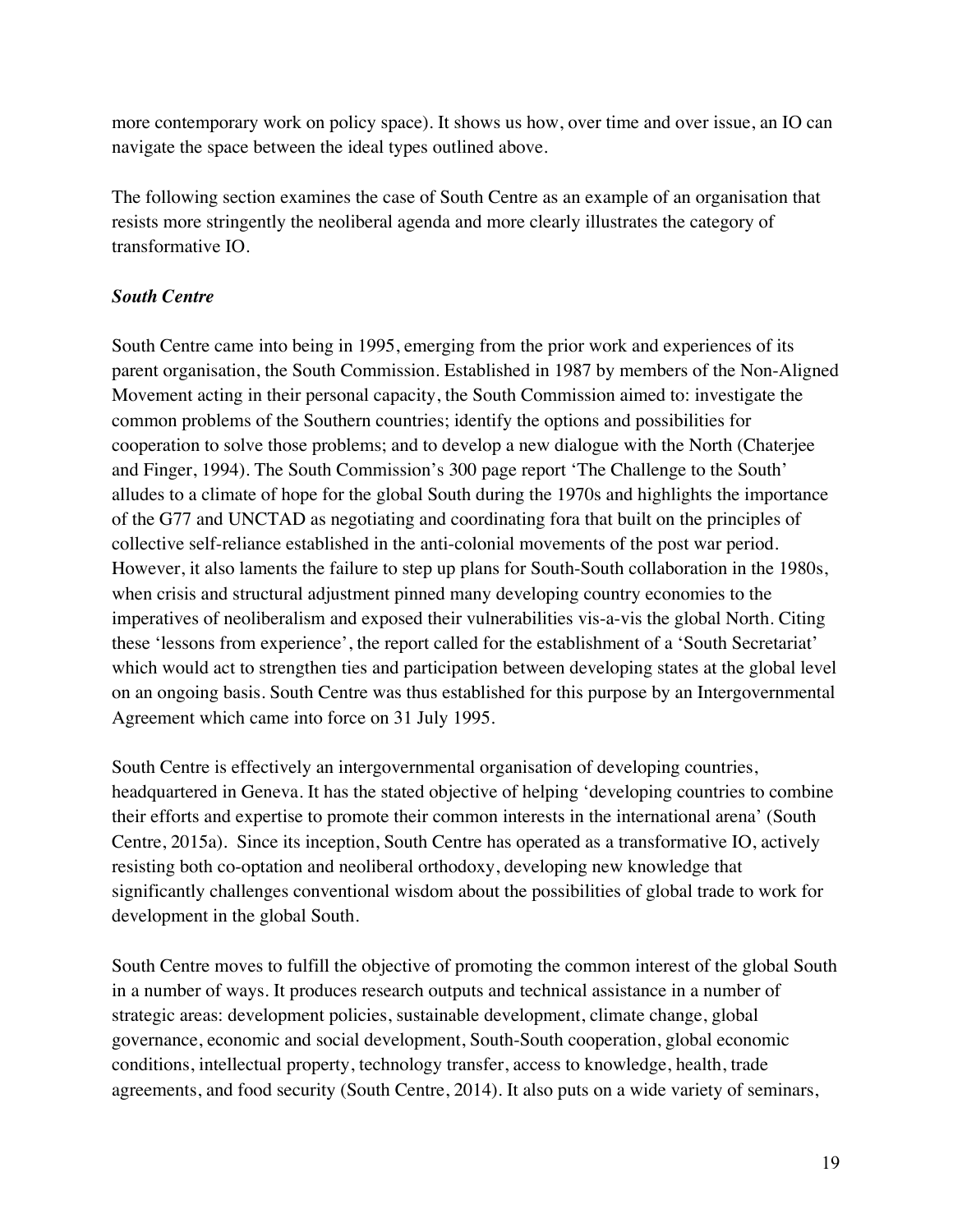conferences and workshops, year on year. The majority of South Centre coordinated events take place in Geneva. As such, the Centre offers a physical space in which developing country delegates can come together to discuss issues salient to them. Such opportunities can be seen to increase developing countries' and LDCs' capacity for consultation, giving them an important space wherein they may foster collective agreement and common strategies on issues.

South Centre has observer status in a range of international fora, including UNCTAD, the WTO Committee on Trade and Development, UN General Assembly, World Health Organisation and World Intellectual Property Organisation. South Centre representatives gather and record information at the meetings of these organisations, which is then condensed, evaluated and disseminated through presentations or publications. In some instances, South Centre also organises side events at global meetings, where developing country delegates in particular are invited to attend workshops and information sessions geared towards providing additional informational support and advice.

In these ways, South Centre exhibits many of the characteristics we would expect of embedded liberal IOs: they work with state delegates to provide advice, resources and technical assistance with the explicit goals of improving their negotiating capacity and enhancing the democratic credentials of the trade system as a whole. However, their work goes much further than this. Indeed, there are several important areas in which South Centre has had an identifiably 'transformative' role, developing and disseminating new ideas and filtering these ideas into the network of trade governance. This transformative activity is clear in the generation and dissemination of knowledge by South Centre over a key defensive mechanism in the field of agricultural trade – the Special Safeguard Mechanism (SSM) – an issue grounded on a basis, not of increasing global efficiencies or extending liberalization, but in an articulation of the needs of smallholder farmers in the developing world and the need to protect such family farms from excessive international competition and price and import volume volatility. In this respect, South Centre has picked up the idea of policy space born in UNCTAD and has sought to operationalise it in ways that help developing countries resist both the liberalisation imperative and the structural inequalities inherent to the global trade system.

#### *Special Safeguard Mechanism*

On the eve of the Cancún ministerial conference in September 2003, the G33 coalition formed with the expressed aim of ensuring that the issue of food security, rural livelihood and rural development become integral parts of WTO agricultural negotiations. Comprised of 46 importsensitive developing countries, the G33 rallied around the fact that many developing countries, unlike their developed country counterparts, are unable to use the Special Agricultural Safeguard (SSG) – the key defensive mechanism in the Agreement on Agriculture (AoA) – to protect themselves against dramatic price fluctuations and import surges because they had not 'tariffied' (the process by which members agreed to convert non-tariff barriers into tariffs) during the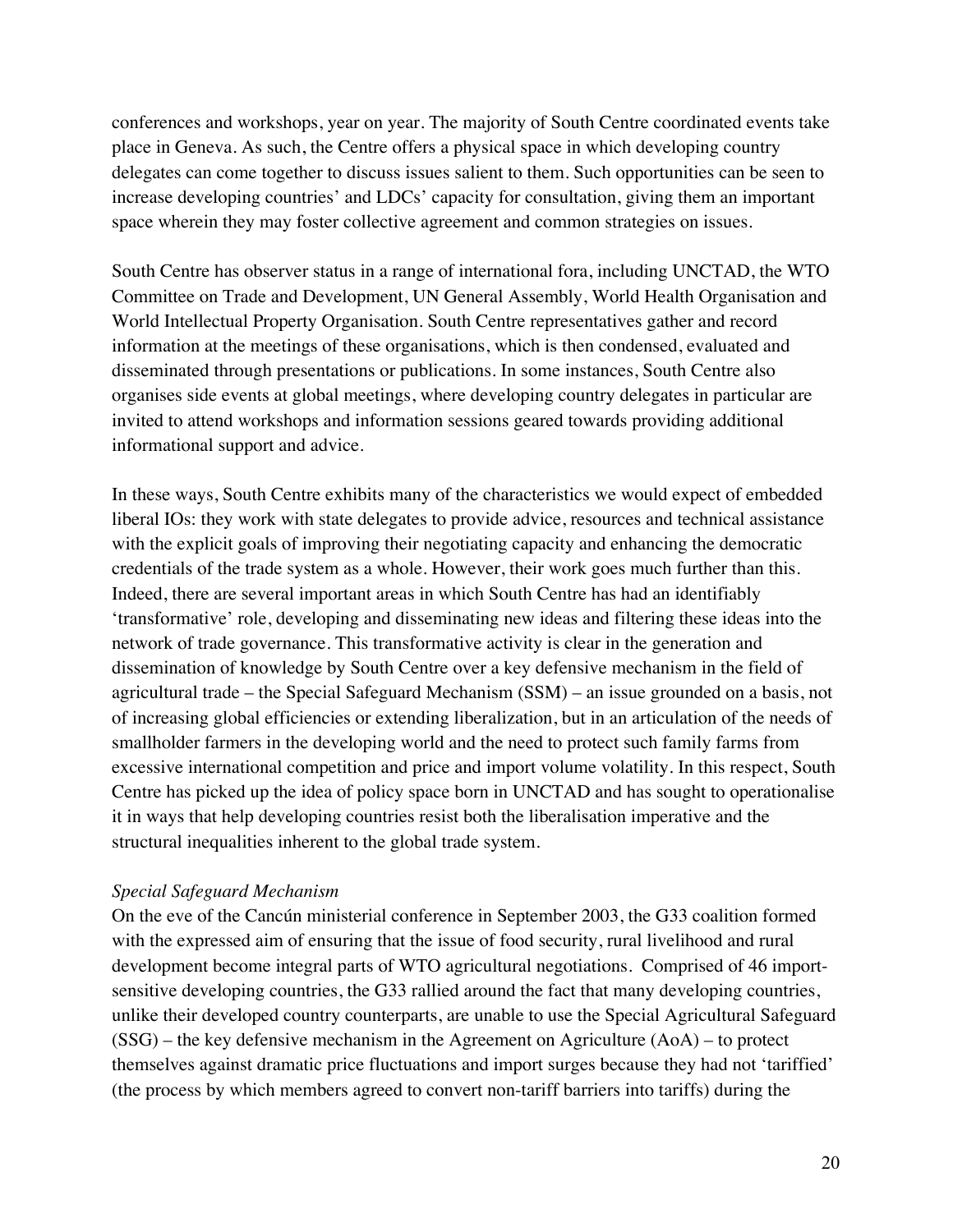Uruguay Round. It is the G33's view that the AoA does not provide sufficient policy space necessary to secure national and regional food reserves and to manage price and income volatility for poor, rural households. As such, the agreement entrenches unfair trade rules and cements underlying power asymmetries in global trade. Since 2001, South Centre, working in close collaboration with the FAO and International Centre for Trade and Sustainable Development (ICTSD), has actively sought to challenge these dynamics through the strategic provision of ideas, research and expertise to developing countries.

The issue was formally placed in the DDA when it was agreed in the 2004 July Framework that 'a Special Safeguard Mechanism (SSM) will be established for use by developing country Members', a defensive mechanism that would allow all developing countries the necessary policy space to introduce temporary contingency remedies (raise tariffs) on imports to deal with import surges and/or dramatic price fluctuations (WTO, 2004). The commitment was reaffirmed at the 2005 Hong Kong ministerial conference (WTO, 2005a) albeit with the precise purpose, coverage, modalities and commercial implications of the mechanism left unresolved.

While it is impossible to attribute the origin of the idea of the SSM to one source, several insiders trace the G33's position back to South Centre in 2001 (Green and Priyadarshi, 2001). Indeed, the first substantive G33 proposals to the WTO were originally authored by Shishir Priyadarshi, former agriculture negotiator for India and current Director of the Development Division at the WTO, while working at South Centre (WTO, 2005c, d). Luisa Bernal, former coordinator for trade and development at South Centre, is credited with leading and coordinating the generation of research and demand driven advocacy on the SSM and Special Products between 2002 and 2008. In this respect, South Centre operated as the incubator for the SSM idea. What is also particular about South Centre's work on this issue is its partnership with other transformative IOs in the generation of research aimed at supporting the G33's position in WTO negotiations.

For example, early on South Centre (2003), FAO (eg. 2002, 2005) and ICTSD (2005) provided research that would establish the G33's position that an SSM must include a 'dual trigger' that would address both surges in import quantities and price fluctuations (WTO, 2005b, c). The strength of the G33's argument, and the weight of the research supporting it, convinced WTO members to agree to the dual trigger at Hong Kong, 'though precise arrangements were to be further refined' (WTO, 2005a).

After the SSM was agreed in principle the more difficult task of deciding how best to operationalise the mechanism preoccupied G33 members. In order to develop and substantiate its position, the G33 sought out the research and technical trade-related expertise of South Centre and ICTSD. This partnership is important to note because it is not possible to assign the research conducted at this stage to a single organisation; key personnel working for South Centre,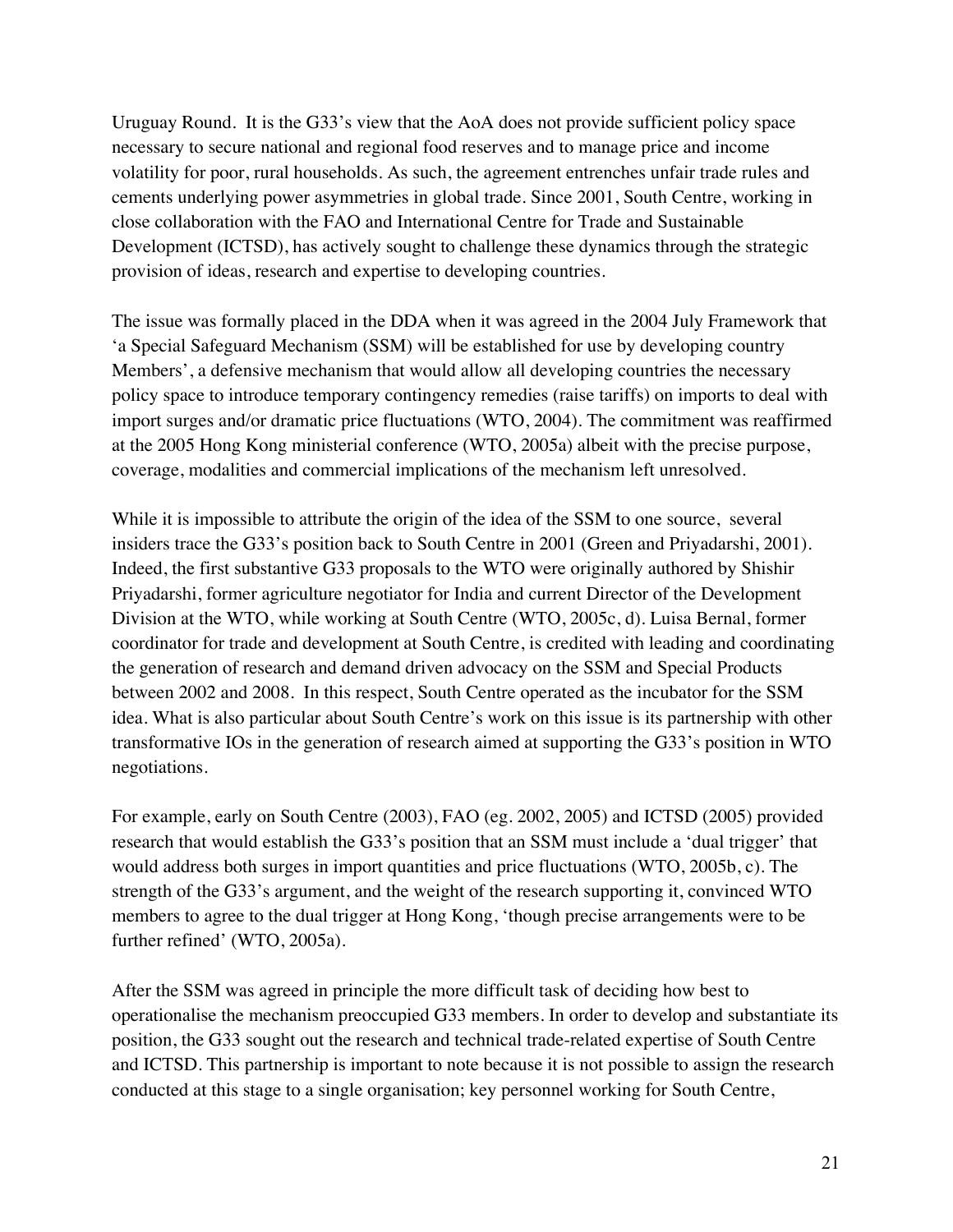including Luisa Bernal, partnered with experts on the roster at ICTSD and circulated research through ICTSD outlets. Most significantly, South Centre (eg. 2009a) and ICTSD (eg. Valdes and Foster, 2005 and Montemayor, 2008) collaborated and pooled their expertise to conduct extensive appraisals of the potential impacts of the various SSM proposals placed on the negotiating table since 2006.

South Centre and ICTSD researchers worked together to develop a methodology for the identification of products to be covered by the SSM (Bernal, 2005). In-country field testing of the methodology in six G33 Countries – Barbados, Honduras, Kenya, Pakistan, Peru and Sri Lanka – was then conducted (ICTSD, 2005b). Additional studies took place in 2006 and 2007 and formed the basis for G33 special products lists in WTO negotiations (Mably, 2009). Notably, this methodology and in-country field testing encouraged broad-based, multi-stakeholder dialogues within G33 countries. Local researchers, trade officials and academics were brought together to consult with farmers and civil society organisations at the local and sub-national levels to discuss import sensitivities and the potential impacts of further liberalisation. National positions were based on a much wider range of input, research and expertise than they would have been in the absence of the methodology developed by South Centre and ICTSD, thereby enhancing the evidentiary basis of G33 members' positions in negotiations.

In addition to the methodology developed to help developing countries determine SSM product coverage, researchers from South Centre and ICTSD developed a simulation exercise designed to evaluate the impact of various SSM proposals on G33 members (Montemayor, 2007). The findings of the report (ICTSD 2007) were reflected in numerous G33 communications and submissions to the WTO on trigger mechanisms and remedies between 2008 and 2010 (eg. WTO, 2010b, c). In particular, the simulation highlights the superiority of price-based triggers and claims that the usefulness of an SSM will be small if some countries are limited in their ability to exceed bound tariff levels agreed to during the Uruguay Round or during WTO accession negotiations.

Despite the important research conducted by various international organisations and utilised by the G33, the question of how best to operationalise the SSM did not arrive on the DDA table until the 2008 mini-ministerial in Geneva. Trade ministers representing approximately 30 WTO members were gathered to hammer out the core outstanding issues in the DDA in green room negotiations. Slow and difficult progress in this forum prompted Director-General Pascal Lamy to organise a series of smaller, closed door meetings with the 'G7' that included major traders (China, EU, US) and representatives of the agricultural coalitions (Brazil for G20, India for G33, Japan for G10 and Australia for the Cairns Group). After nine days of intensive talks, negotiations collapsed when no agreement could be reached on the SSM. Although the collapse has been attributed to technicalities and a conflict of interest between the US and India, it was fundamental and normative North-South and South-South disagreements over the overarching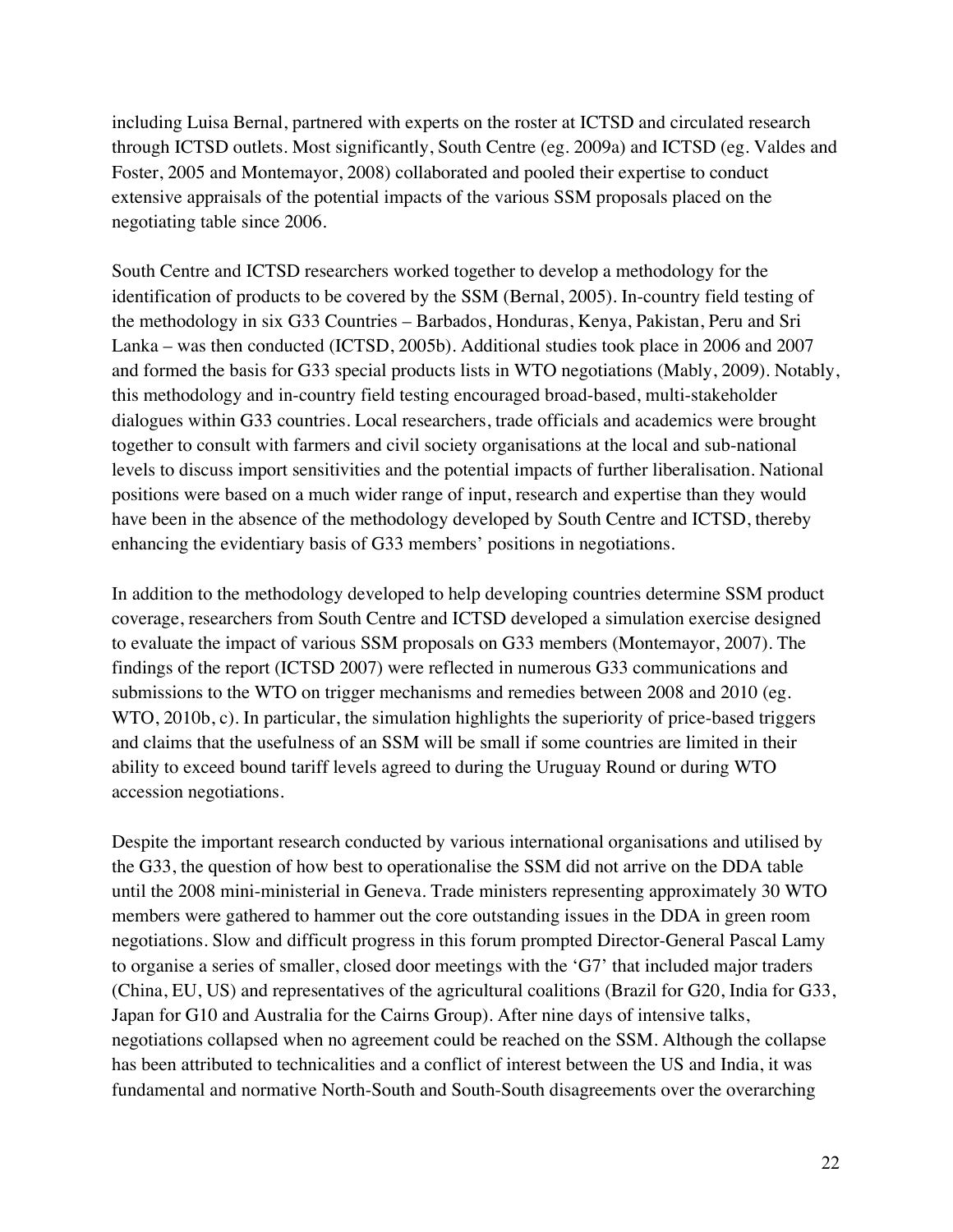principles and purpose of the SSM that caused negotiations to collapse. This battle remains deeply entrenched today.

The 2008 mini-ministerial was the first time the operationalisation of the SSM and the commercial implications of such a mechanism had been discussed in a serious way by WTO members outside of the G33 (Wolfe, 2009). Meanwhile, the G33 came armed with a very deep knowledge base and well-supported demands for an easily operated mechanism; this was, in large part, supported by research provided by South Centre and ICTSD. However, negotiations centred on several intractable issues.

First, there was a general concern that countries such as China and India would abuse the SSM in the name of other, much poorer and import-sensitive developing countries. There was also concern that universal product coverage for the SSM and limited developing country capacity to monitor import surges and price fluctuations would lead them to be 'trigger-happy' while using the SSM. In order to limit abuse, conditions and transparency provisions were proposed. For example, the APU – Argentina, Paraguay and Uruguay – actively sought to restrict the SSM by introducing stringent transparency conditions and very restricted coverage. The APU also sought to eliminate recourse to the SSM on any product originating from other developing countries, and exclude to Free Trade Areas and Customs Unions from the calculation of volume and price triggers. The other issues stem directly from both developed and developing agricultural exporters' concerns about whether remedies can exceed pre-Doha bound rates and, if so, under what circumstances.

Following the advice provided by South Centre and ICTSD, the G33 has ardently opposed such restrictions and conditions as attempts to make the mechanism unnecessarily burdensome and, arguably, more burdensome than the SSG available to developed countries. The G33 aims to secure a more flexible mechanism than the SSG in light of the fact that it is meant to address the development concerns of the world's poorest people.

At Hong Kong, WTO members agreed that developing countries should have recourse to both price-based and volume-based SSMs. However, negotiations have centred largely on a volumebased SSM, much to the dismay of G33 members since they view a price-based SSM as 'an indispensible trade remedy for most developing countries' (WTO, 2008g; WTO, 2010d). It is the position of the G33 that developing countries must be permitted to breach pre-Doha bound rates in the face of volume import surges OR price declines (WTO, 2010a, d; South Centre, 2009a). Moreover, the G33 has used comparative research conducted by South Centre to demonstrate that a restrictive SSM would perpetuate unfair terms of trade in global trade because the conditions for use would be more stringent for the SSM than they are for the SSG (WTO, 2010a; South Centre 2009b). The G33 has time and again made calls for 'universal access' of all agricultural tariff lines, without restrictions including trigger thresholds (WTO, 2010d).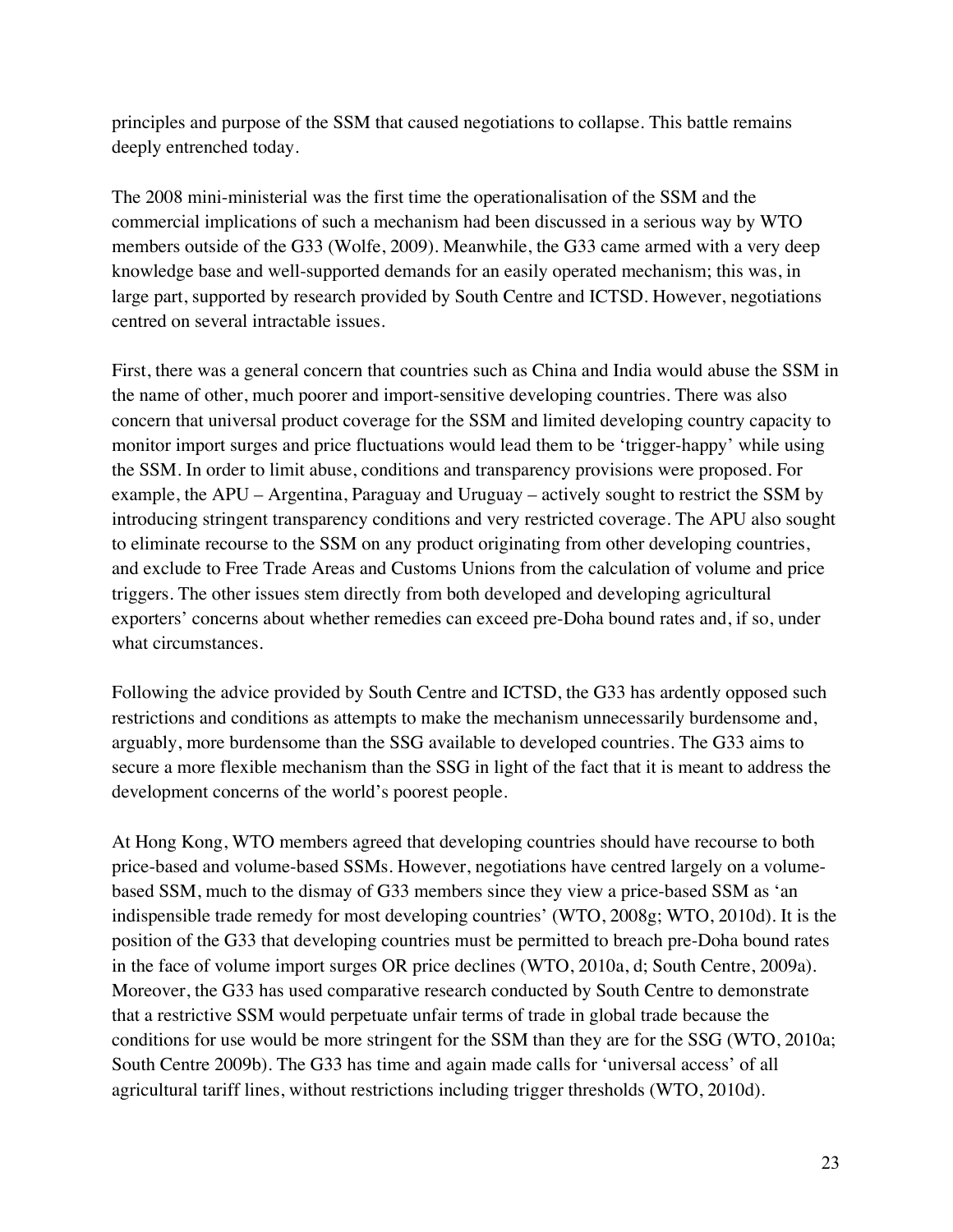Disagreement over these technical issues reveals much deeper and substantive disagreements over the actual purpose of the SSM within the context of DDA negotiations. First, there is disagreement about whether these negotiations are part of a broader agenda to further liberalise international trade and open up agricultural markets in the developing world. Second, the G33 views the SSM as necessary to protect poor and very vulnerable farmers in import-sensitive countries against the price and market distortions caused by domestic support in developed countries. According to this logic, the SSM should respond to any market disruptions, be available for all products (regardless of when they were liberalised) and should be simple to use with low triggers and powerful remedies.

By contrast, developed country and developing country agricultural exporters alike, consider the SSM as a 'time-bound means' to encourage liberalisation in developing countries. Export-led growth is viewed as an essential step on the path to development and so the clock must not be turned back on the liberalisation achieved in previous rounds of multilateral trade negotiations. Therefore, the SSM should be designed to address market disruptions that occur as a result of further liberalisation only. Finally, and perhaps most significantly, there is serious concern about an SSM contracting South-South trade. Key developing country exporters such as Argentina, Paraguay and Uruguay are not keen on an SSM that applies to their products because this would stunt their own export-led growth agenda.

There has been no substantive change in SSM negotiations since the impasse was reached in 2008. While several new G33 proposals have been placed on the table, particularly following the Bali ministerial (eg. WTO, 2013) and in advance of the Nairobi ministerial (eg WTO, 2015c), WTO members are unwilling to open the SSM box in the context of multilateral trade negotiations (Montemayor, 2016). At Nairobi for example, WTO members simply re-affirmed the right of developing countries 'to have recourse to a special safeguard mechanism' agreed upon in 2005 without making any attempt at convergence in the negotiations (WTO, 2015d). With the effective abandonment of the development agenda, there is little prospect that this issue will be addressed at the WTO in the near future (Wilkinson, Hannah and Scott, 2016).

Working from within the trade landscape and through everyday acts of knowledge production and dissemination, South Centre worked in collaboration with other IOs to operationalise the concept of policy space and to develop a counter-narrative on safeguarding food security, rural livelihood and rural development in import sensitive countries. It did so in ways that ultimately unsettled the underlying power and knowledge dynamics of global trade but failed to produce any real change in the rules of the game. This impasse boils down to a normative disagreement over the value of export-led growth as a path to development in the global South. Discord over inequalities and unfair terms of trade is likely to persist so long as developed countries have access to a flexible SSG while developing countries are denied access to such policy space.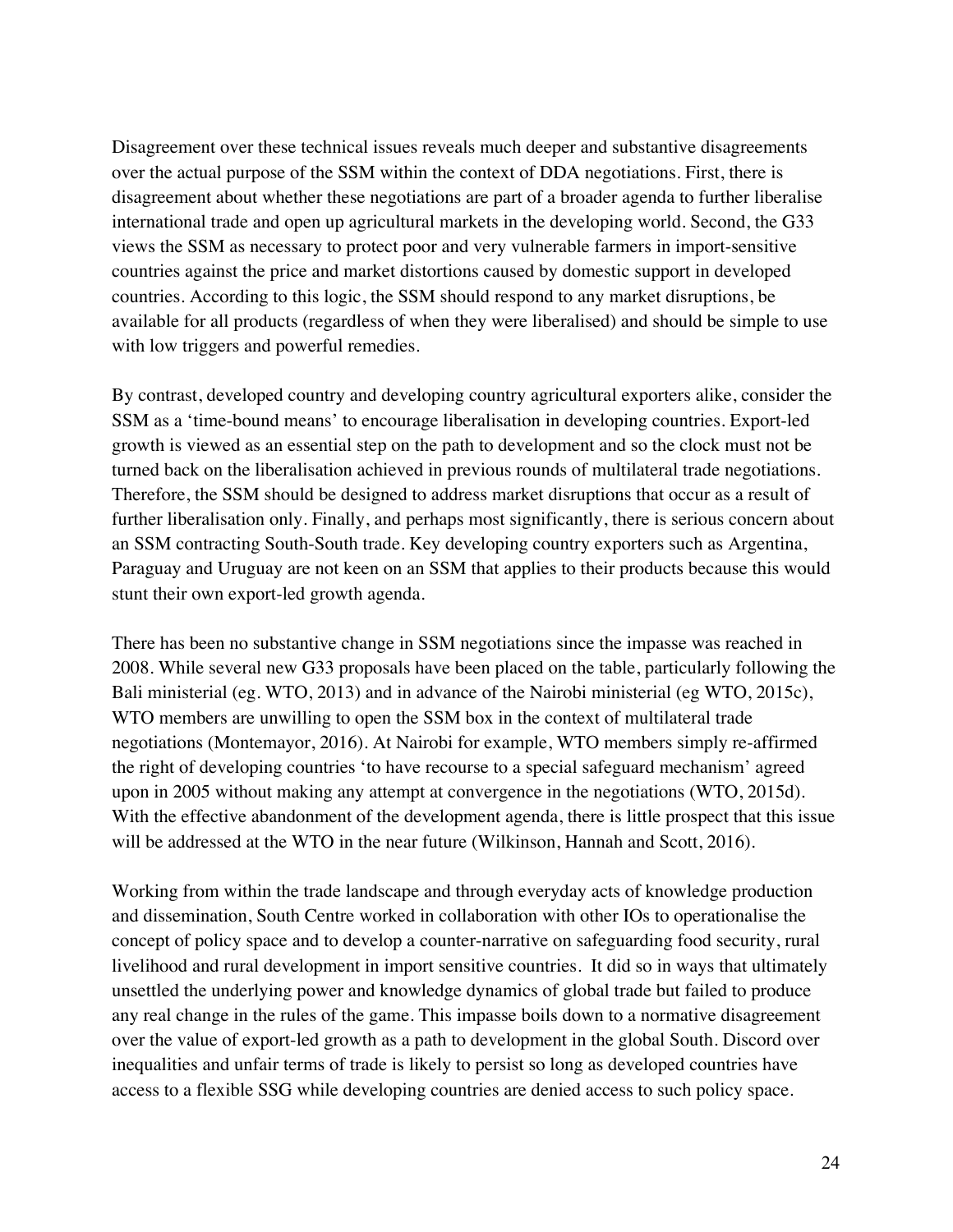There is no doubt, however, that South Centre will continue to act as a transformative IO, helping developing countries advance, research and support policy ideas that push back against entrenched global inequalities.

## *Conclusion*

This paper has sought to make three interventions. First, it has suggested the need for a greater focus on the nature of resistance within IPE. Second, and in pursuit of fulfilling that objective, it has set out a typology of resistance using four ideal types: neoliberal IOs; embedded IOs; transformative IOs; and revolutionary IOs. Taken together these provide a spectrum of activity that helps to elucidate the ways in which resistance is played out within global governance. Third, the paper has suggested the institutions involved in acts of resistance are not only NGOs, as is frequently the assumption made in the literature. Instead, we argued that intergovernmental organisations are also important actors in the area of resistance, and may enjoy a unique position in this endeavour. In particular, we showed how policy is impacted by everyday knowledge production and dissemination by IOs to developing countries and LDCs.

Indeed, the exploration of the role of South Centre and UNCTAD point to the dynamism of these organisations as they react to broader developments within the international system, becoming producers, amplifiers and incubators for particular kinds of trade-related knowledge. The point of articulating the set of ideal types above is not to enable a rigid assigning of IOs into these groups. Rather it is to illuminate and theorise the conceptual space between co-optation and revolution that has thus far been neglected in dominant thinking about the role of IOs in governing the global economy. When exploring global governance as it is actually played out, we must avoid merely revealing what our theories precondition us to see (Weiss and Wilkinson, 2014).

South Centre, and to a lesser extent UNCTAD, have been understudied to date. South Centre has been almost totally absent from academic attention, despite being an important source of ideas, a number of which made their way into the DDA, of advocacy for development concerns and of coordination of developing country groups. It is instructive to contrast the scholarly attention given to the impact of civil society groups in the wake of the Battle of Seattle, which was ultimately of limited duration and effect, with the behind-the-scenes work of the likes of South Centre, which has been almost entirely overlooked. Likewise, though to a lesser extent, the effect of UNCTAD on the global trade system remains obscure, perhaps as a legacy of UNCTAD's failure as a negotiating arena and its prolonged crisis. Both organisations and their interlocutors deserve greater scholarly attention.

One avenue of future research lies in mapping the complex network of IOs, both state and nonstate, that are involved in knowledge production and resistance. IGOs and NGOs increasingly collaborate in the provision of expert knowledge to developing and least developed countries.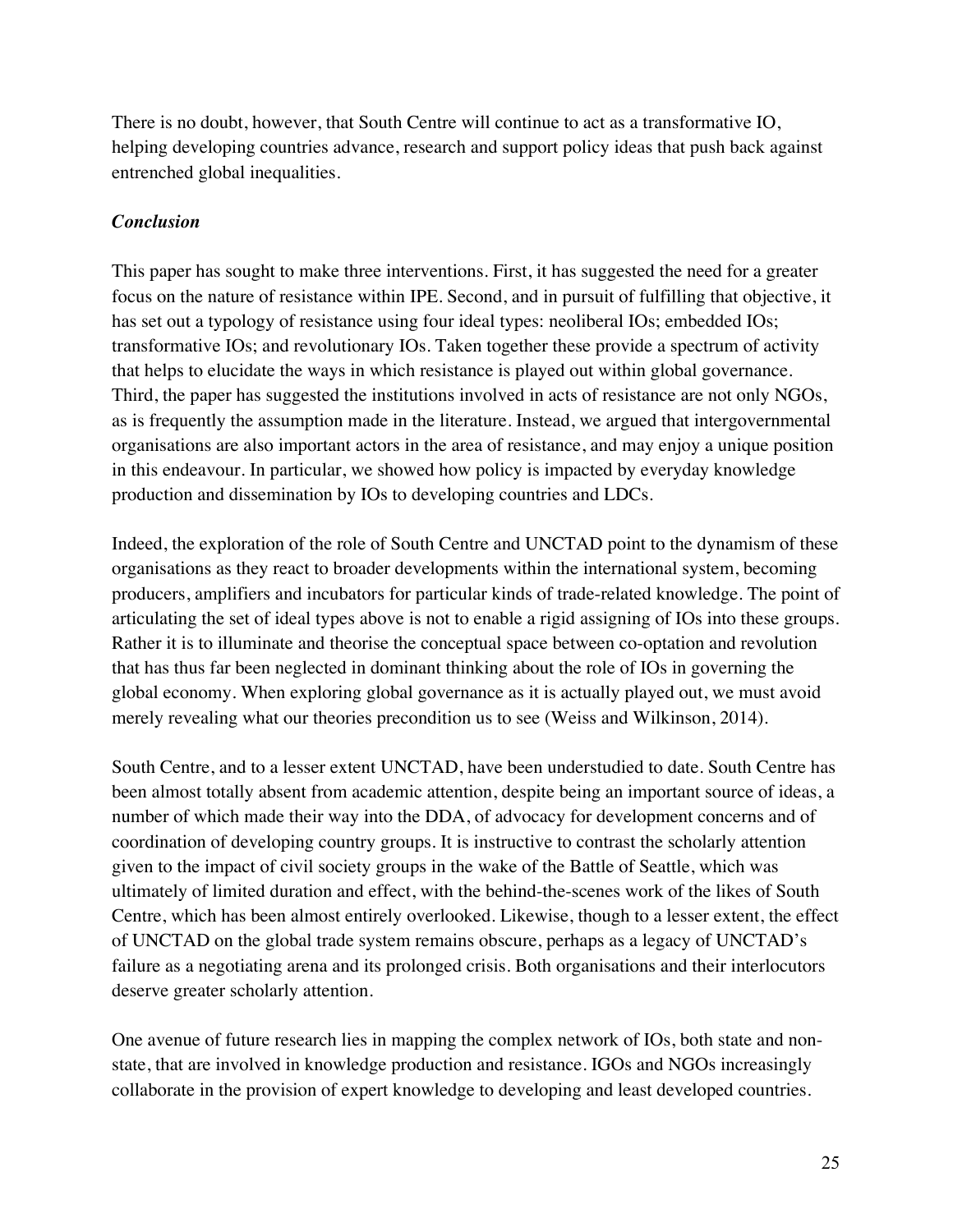Scholars should unpack the dynamic interplay between IOs in order to better understand the potential for IOs to create, disseminate and challenge conventional wisdom about trade and development.

By noting the multiple, simultaneous and overlapping identities and types of resistance being exercised by organisations such as UNCTAD and South Centre, we should also become attuned to the existence, action and evolution of discrete groups of actors or individuals responsible for influencing and disseminating ideas. While it is beyond the scope of this paper to track the activities of particular, networked individuals as they move within and between positions of influence in the global trade system, future research should also pay close attention to the everyday craft of trade experts and the ways in which they are constructing and contesting trade knowledge and practice, as Murphy and Yates (2009) have done in the field of standard setting.

All of this is to say that resistance is not futile, but much more work needs to be done in the corners of global governance where conceptual light is dimmest.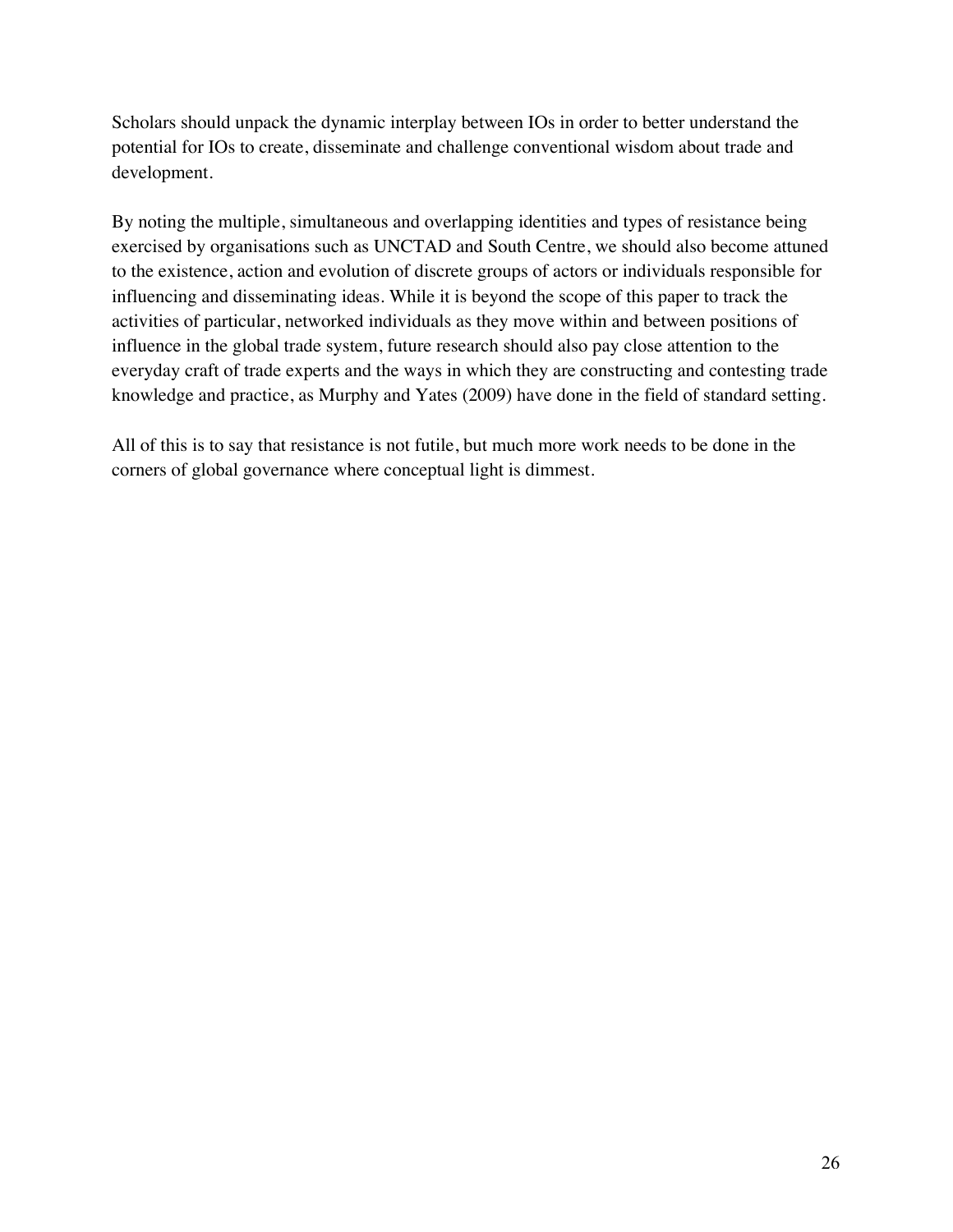### **References**

Abu-Lughod, L. (1990) 'The romance of resistance: tracing transformations of power through Bedouin women', *American Ethnologist* 17(1): 41-55.

Adler, E., and Bernstein, S. (2005) 'Knowledge in power: the epistemic construction of global governance' in Michael Barnett and Raymond Duvall (eds) *Power in Global Governance*, Cambridge University Press, pp. 294-318.

Alter, K., and Meunier, S. (2009) 'The politics of international regime complexity', *Perspectives on Politics* 7(1): 13-24.

Barker, C., et al. Eds. (2013) *Marxism and Social Movements.* Brill: Leiden

Bello, Waldon. (2000) 'UNCTAD: time to lead, time to challenge the WTO', in K. Danher and R. Burbach (eds) *Globalize This! The battle against the World Trade Organization and corporate rule*, Monroe, Maine: Common Courage Press, pp. 163-174.

Bernal, L. (2005) 'Methodology for identification of Special Products (SP) and products for eligibility under the Special Safeguard Mechanism (SSM) by developing countries', ICTSD Project on Special Products and SSM. Geneva: ICTSD.

Bilal, S., Lomaerde, P., and Tussie, D. (eds.) (2011) *Asymmetric Trade Negotiations*. Farnham, UK: Ashgate Publishers.

Chatterjee, P. and Finger, M. (1994) *The earth brokers: Power, politics, and world development*. London: Routledge.

Cox, R. W. (1983) 'Gramsci, Hegemony and International Relations: An Essay in Method', *Millennium – Journal of International Studies* 12(2): 162–175.

Cox, R. W. (1999) 'Civil society at the turn of the millennium: prospects for an alternative world order', *Review of International Studies* 25(1): 3-28.

Crane, G. T. and A. Amawi (eds.) (1997). *The theoretical evolution of international political economy: a reader.* 2nd ed. New York and Oxford: Oxford University Press.

della Porta, D., (2015) *Social movements in times of austerity: bringing capitalism back into protest analysis*. (Cambridge: Polity Press).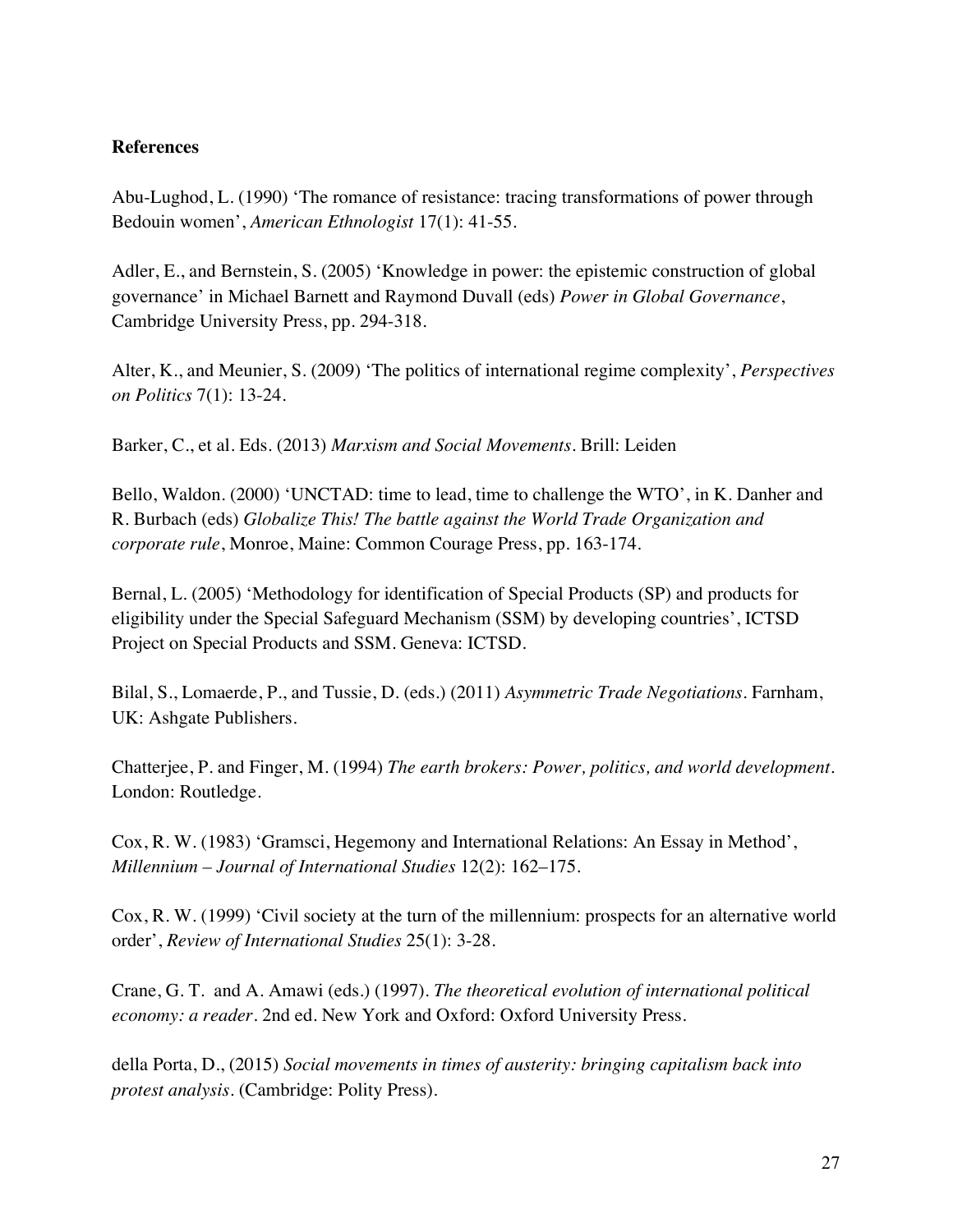Drache, D. with Froese, M. (eds) (2008). *Defiant Publics: The Unprecedented Reach of the Global Citizen*. (Cambridge: Polity Press).

Eagleton-Pierce, M. (2015) 'Symbolic power and social critique in the making of Oxfam's trade policy research', in Erin Hannah and James Scott and Silke Trommer (eds) *Expert Knowledge in Global Trade*, Abingdon, UK and New York: Routledge.

Eagleton-Pierce, M. (2016) *Neoliberalism: The Key Concepts.* Abingdon: Routledge.

Edwards, M. and D. Hulme. (1996). 'Too close for comfort? The impact of official aid on nongovernmental organizations.' *World Development* 24(6): 961-973.

FAO (2002) 'A Special Agricultural Safeguard (SAS): buttressing the market access reforms of developing countries,' FAO papers on selected issues relating to the WTO negotiations on agriculture. Commodities and Trade Division, Rome: FAO.

FAO (2005) 'A Special Safeguard Mechanism for developing countries,' FAO Policy Briefs on Issues Related to the WTO Negotiations on Agriculture: No. 9, Rome: FAO.

Finger, M. and Magarinos-Ruchat, B. (2003) 'The transformation of international public organizations', in D. Dijkzeul and Y. Beigbeder (eds) *Rethinking international organizations: pathology and promise*, New York and Oxford: Berghahn Books, pp. 140-165.

Gehring, T. (2011) 'The institutional complex of trade and environment: Toward an interlocking governance structure and a division of labor', in S. Oberthür and O. Schram Stokke (eds) *Managing institutional complexity. Regime interplay and global environmental change*, Cambridge, MA; London, England: The MIT Press, pp. 227-254.

Gibbs, M. (2000) 'The Positive Agenda and the Seattle Conference', in UNCTAD (ed.), *A Positive Agenda for Developing Countries: Issues for Future Trade Negotiations*, Geneva: UNCTAD.

Gill, S. (2000) 'Toward a Postmodern Prince? The Battle in Seattle as a Moment in the New Politics of Globalisation', *Millennium – Journal of International Studies* 29(1): 131-41.

Gramsci, A. (1958). *The modern prince and other writings*. New York: New World Paperbacks.

Greenidge, A. D and James, R. M. (2014). 'How the ACP proposal on S&DT brought gains for developing countries and LDC', *Bridges Africa*, 3(1): 4-6.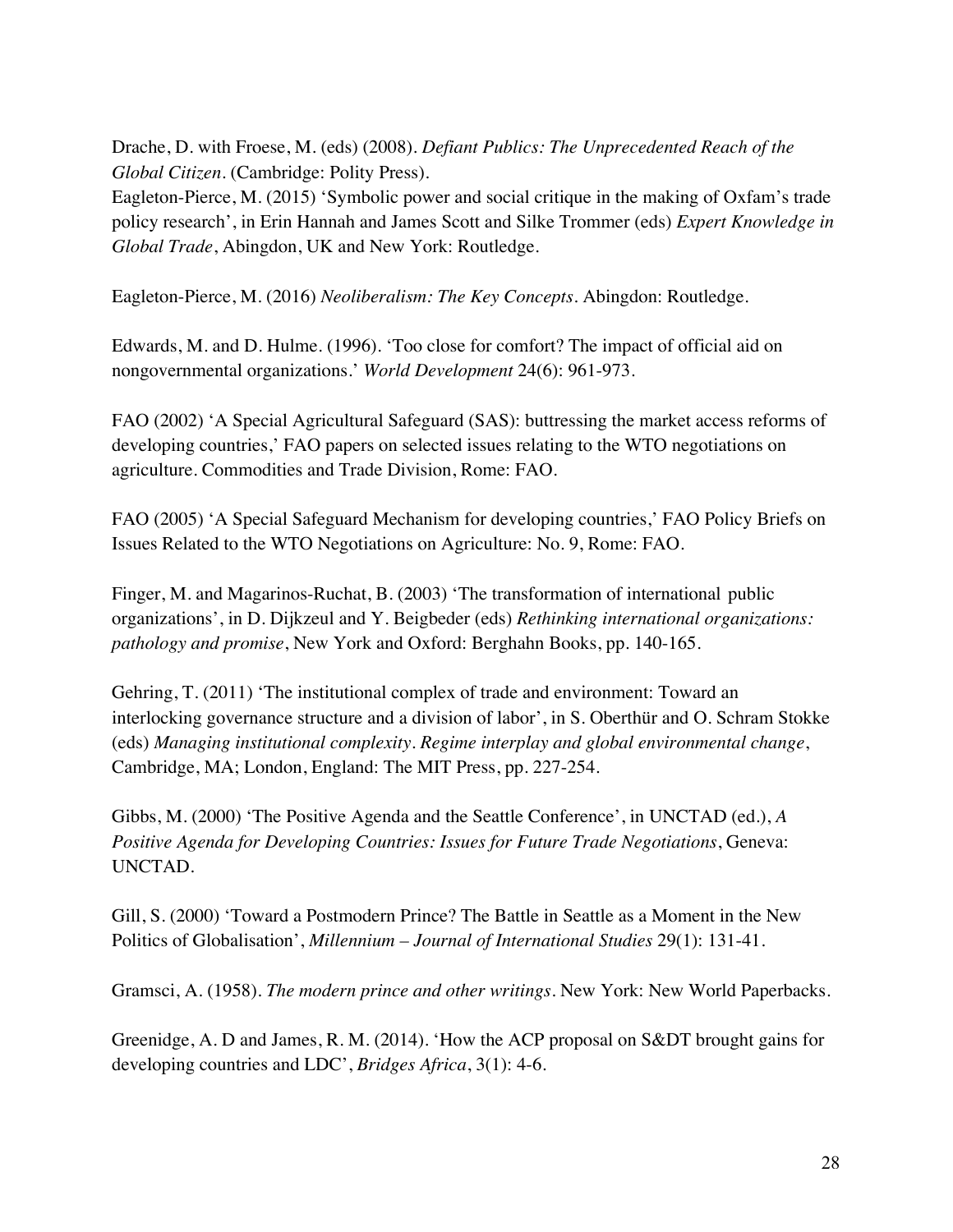Green, D. and Priyadarshi, S. (2001) 'Proposal for a "Development Box" in the WTO Agreement on Agriculture', FAO Discussion paper no. 3, Rome: FAO.

Griffiths, M., Roach, S. C., and Solomon, M. S. (2009) *Fifty key thinkers in international relations* (2nd ed), London and New York: Routledge.

Halliday, F. (2000) 'Getting real about Seattle', *Millennium – Journal of International Studies* 29(1): 123–129.

Hamilton, A. (1791). 'Report on the Subject of Manufactures', http://www.constitution.org/ah/rpt\_manufactures.pdf

Hannah, E. (2014) 'The quest for inclusive and accountable governance: embedded NGOs and demand driven advocacy in the international trade regime', *Journal of World Trade* 48(3): 457- 479.

Hannah, E. (2016) *NGOs and global trade: non-state voices in EU trade policymaking*, Abingdon, UK and New York: Routledge.

Hannah, E. and Scott, J. (2015) 'Rethinking NGOs in global trade', paper presented at the Global South Caucus of the International Studies Association, Singapore, 8-10 January.

Hannah, E. and Scott, J. (2017) 'From Palais de Nations to Centre William Rappard: Prebisch and UNCTAD as sources of ideas in the GATT/WTO,' in M. Margulis (ed) *The global political economy of Raúl Prebisch*, Abingdon, UK and New York: Routledge.

Hannah, E., Scott, J. and Trommer, S. (eds) (2015) *Expert knowledge in global trade*, Abingdon, UK and New York: Routledge.

Hannah, E., Scott, J. and Wilkinson, R. (2017) 'Reforming WTO-civil society engagement', *World Trade Review*, online first, doi:10.1017/S1474745616000446.

Hopewell, K. (2015) 'Multilateral trade governance as social field: global civil society and the WTO', *Review of International Political Economy* 22(6): 1128-58.

ICTSD (2005) 'Special products and the Special Safeguard Mechanism: strategic options for developing countries', Issue Paper 6, Geneva: ICTSD.

ICTSD (2007) 'The Special Safeguard Mechanism: findings from a simulation exercise', Information Note: Number 2, Geneva: ICTSD.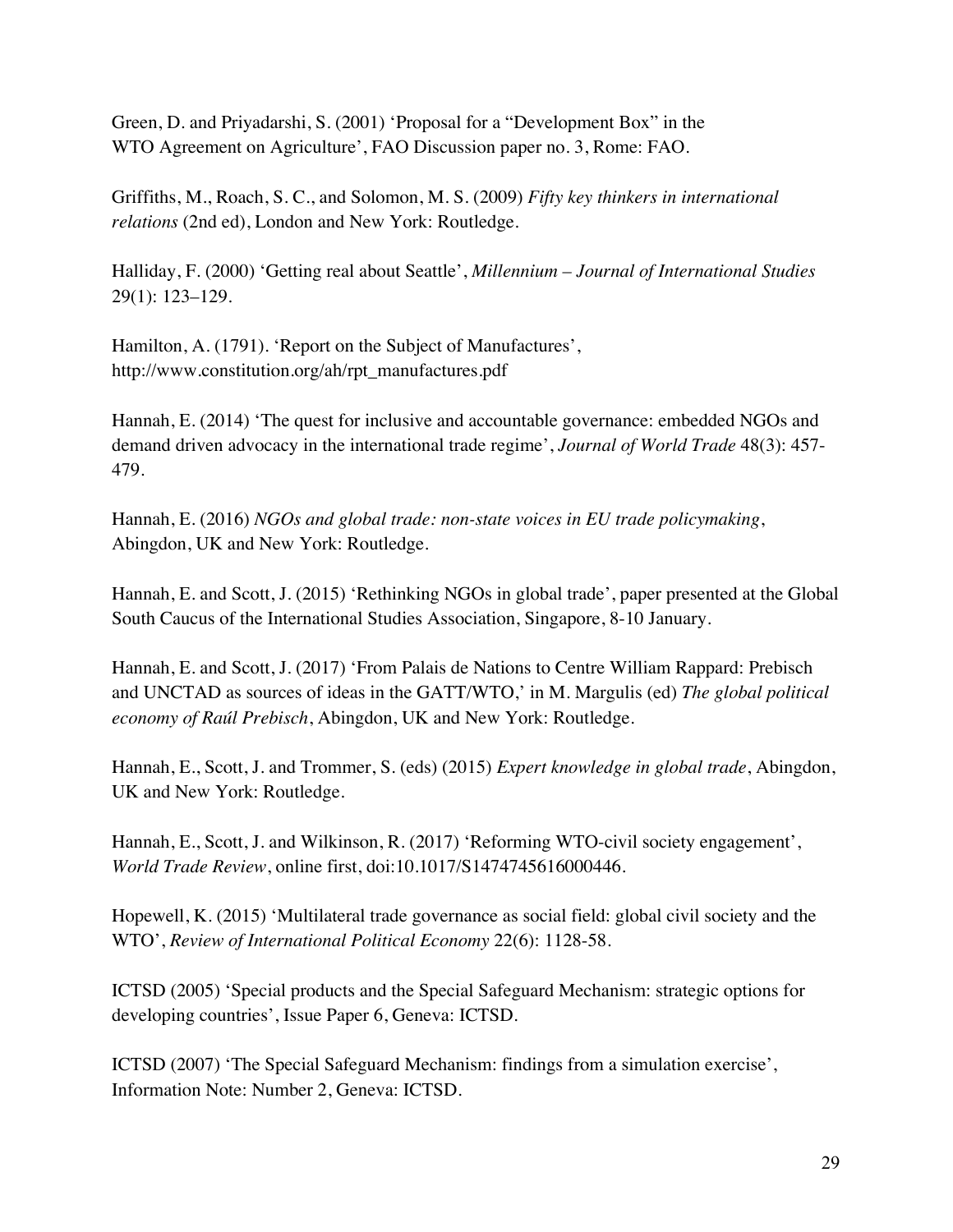Keohane, R. O. and Victor, D. G. (2011) 'The Regime Complex for Climate Change', *Perspectives on Politics* 9(1): 7-23.

Lafferty, G. (2000) 'The dynamics of change: class, politics and civil society – from Marx to post-Marxism', *Democracy & Nature* 6(1): 19-26.

Lichbach, M.I. and de Vries, H.G. (2004) 'Global Justice and Antiwar Movements: From Local Resistance to Globalized Protests'. Unpublished Manuscript, Department of Government and Politics, University of Maryland.

List, F. (1841). *Das nationale System der politischen Oekonomie* [The National System of Political Economy], London: Longman.

Mably, P. (2009) 'Centralized Production: The Group of 33', in D. Tussie (ed), *The Politics of Trade: The Role of Research in Trade Policy and Negotiation*, Ottawa: International Development Research Centre.

Margulis, M. (2013) 'The regime complex for food security: Implications for the global hunger challenge', *Global Governance* 19(1): 53-67.

Margulis, M. (ed.) (2017). *The Global Political Economy of Prebisch*, Abingdon and New York: Routledge.

Meunier, S. (2011) 'Overlapping institutions in trade policy', *Perspectives on Politics* 7(1): 25- 31.

Meyer, D. S. and Staggenbourg, S. (1996) 'Movements, countermovements, and the structure of political opportunity,' *The American Journal of Sociology*, 101(6): 1628-1660.

Montemayor, R. (2016) 'Safeguarding poor farmers from import surges: Towards a "middle ground?"', ICTSD opinion and analysis, 14 July, http://www.ictsd.org/opinion/safeguardingpoor-farmers-from-import-surges-towards-a-middle-ground

Murphy, C. and Yates, J. (2009) *The International Organisation of Standardisation: global governance through voluntary consensus*, Abingdon and New York: Routledge.

Murphy, H. (2010) *The making of international trade policy: NGOs, agenda-setting and the WTO*, Cheltenham, UK: Edward Elgar.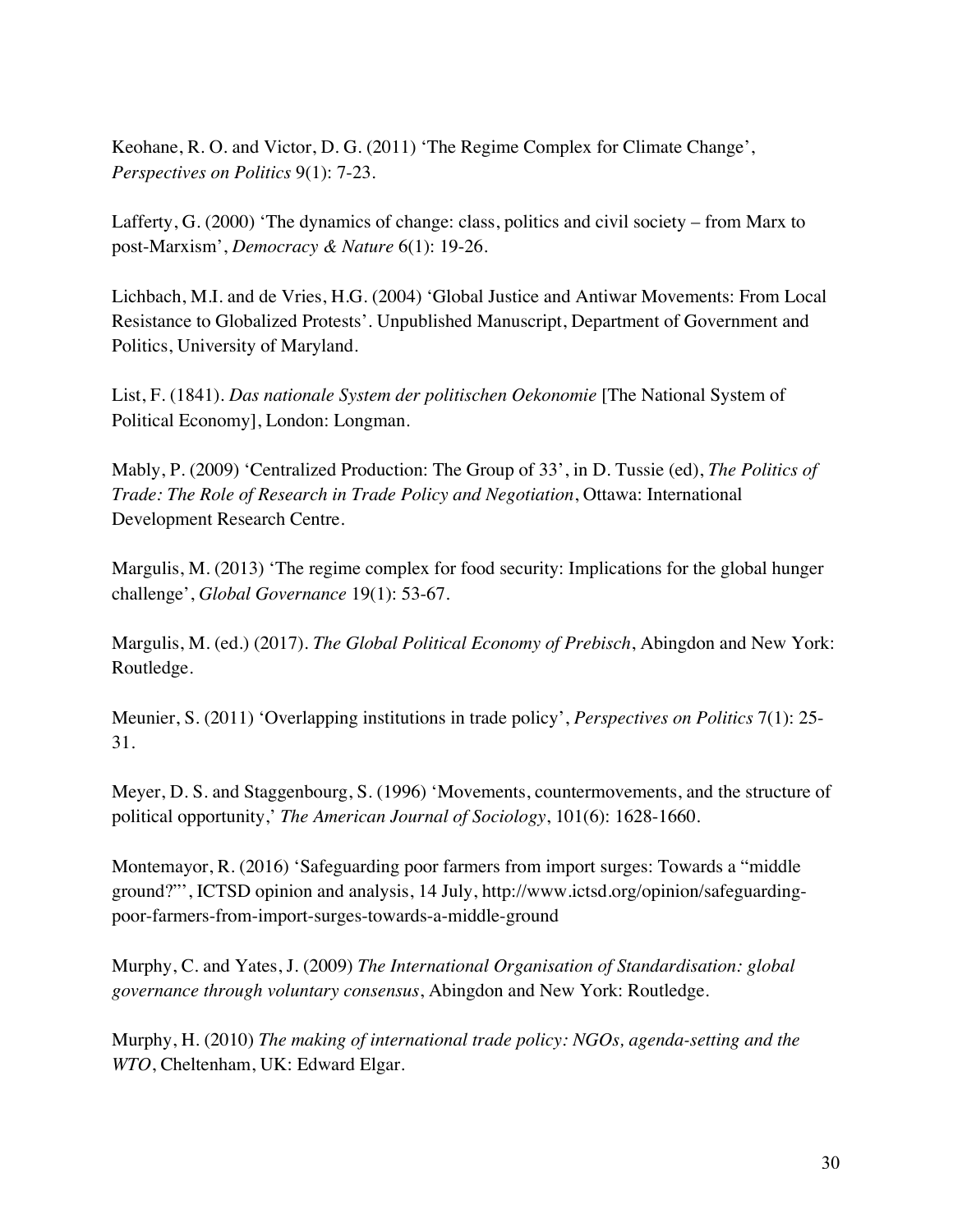Orsini, A., Morin, J-F., and Young, O. (2013) 'Regime complexes: a buzz, a boom, or a bust for global governance? *Global Governance* 19(1): 27-39.

Oyejide, T. A. (2002). 'Special and differential treatment'. In Hoekman, B. M., A. Mattoo, and P. English, (eds). *Development, trade, and the WTO: a handbook. Vol. 1*. Washington, DC: World Bank Publications.

Paterson, B. (2009) 'Transformismo at the WTO', in M. McNally and J. Schwarzmatel (eds) *Gramsci and global politics: hegemony and resistance*, Abingdon and New York: Routledge.

Peet, R. (2003) *Unholy trinity: the IMF, World Bank and WTO*, London and New York: Zed Books.

Polanyi, K., (1944) *The great transformation: Economic and political origins of our time*. Rinehart, New York.

Roy, A. (2014) The NGO-ization of resistance, http://massalijn.nl/new/the-ngo-ization-of-resistance/

Ruffer, T. and Vergano, P (2002) 'An Agricultural Safeguard Mechanism for Developing Countries,' a study commissioned by the UK Department for International Development, http://www.iatp.org/files/Agricultural\_Safeguard\_Mechanism\_for\_Developin.htm

Ruggie, J.G., (1982) International regimes, transactions, and change: embedded liberalism in the postwar economic order. *International organization*, *36* (02): 379-415.

Schafaeddin, M. (2000) 'What Did Frederick List Actually Say? Some Clarifications On The Infant Industry Argument,' UNCTAD Discussion Paper 149, unctad.org/en/docs/dp\_149.en.pdf

Scholte, J. A. (2005) *Globalization: A critical introduction*, 2nd ed. New York: Palgrave MacMillan.

Scholte, J. A., O'Brien, R., and Williams, M. (1998) 'The WTO and civil society,' Centre for the Study of Globalisation and Regionalisation Working Paper No.14/98, University of Warwick.

Singh, J-P. (2017) *Sweet talk: Paternalism and collective action in north-south trade relations.* Stanford: Stanford University Press.

South Centre (2003) 'Proposals on a Special Safeguard for developing countries in agriculture', South Centre Analytical Note, SC/TADP/AN/AG/5, July.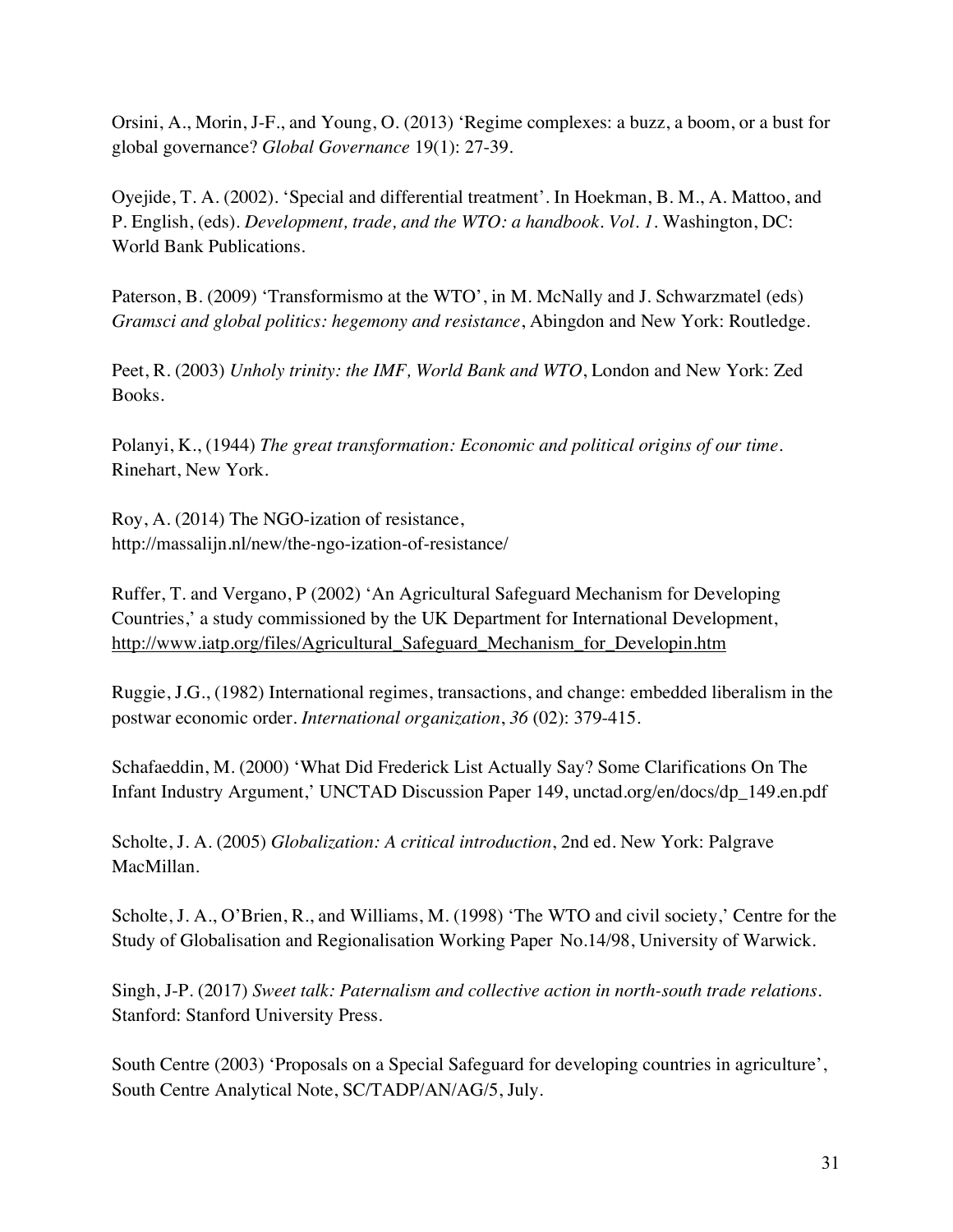South Centre (2009a) 'The proposed Special Safeguard Mechanism (SSM) in the WTO: is it still special? South Centre Analytical Note (draft).

South Centre (2009b) 'Comparing the Special Safeguard Provision (SSG) and the Special Safeguard Mechanism (SSM): special and differential treatment for whom?', South Centre Analytical Note, SC/TDP/AN/AG/11, November.

South Centre (2013). 'WTO Negotiations on Trade Facilitation: Development Perspectives', South Bulletin, 78:4 March.

South Centre (2014) 'South Centre', http://www.southcentre.int.

South Centre (2015a) 'About', The South Centre Blog, http://blog.southcentre.int/about/.

South Centre (2015b) 'WTO's MC10: agriculture negotiations - special safeguard in agriculture for developing countries,' South Centre Analytical Note, SC/TDP/AN/MC10/2, December.

Strange, M. (2013) *Writing global trade governance: discourse and the WTO*. London: Routledge.

Tarrow, S. (2005) 'The dualities of transnational contention:" Two activist solitudes" or a new world altogether?'. *Mobilization: An International Quarterly*, 10(1):53-72.

Taylor, I. (2003) 'The United Nations Conference on Trade and Development', *New Political Economy* 8(3): 409–18.

Taylor, I. and Smith, K. (2007) *United Nations Conference on Trade and Development (UNCTAD)*, London and New York: Routledge.

Trommer, S. (2014). *Transformations in trade politics: participatory trade politics in West Africa*, London; New York; Florence, Kentucky: Routledge; Taylor and Francis.

Tucker, K. (2014) 'Participation and subjectification in global governance: NGOs, acceptable subjectivities and the WTO', *Millennium – Journal of International Studies* 42(2): 376-396.

UN (1964) *Towards a new trade policy for development, report by the Secretary-General of the United Nations Conference on Trade and Development*, New York: United Nations.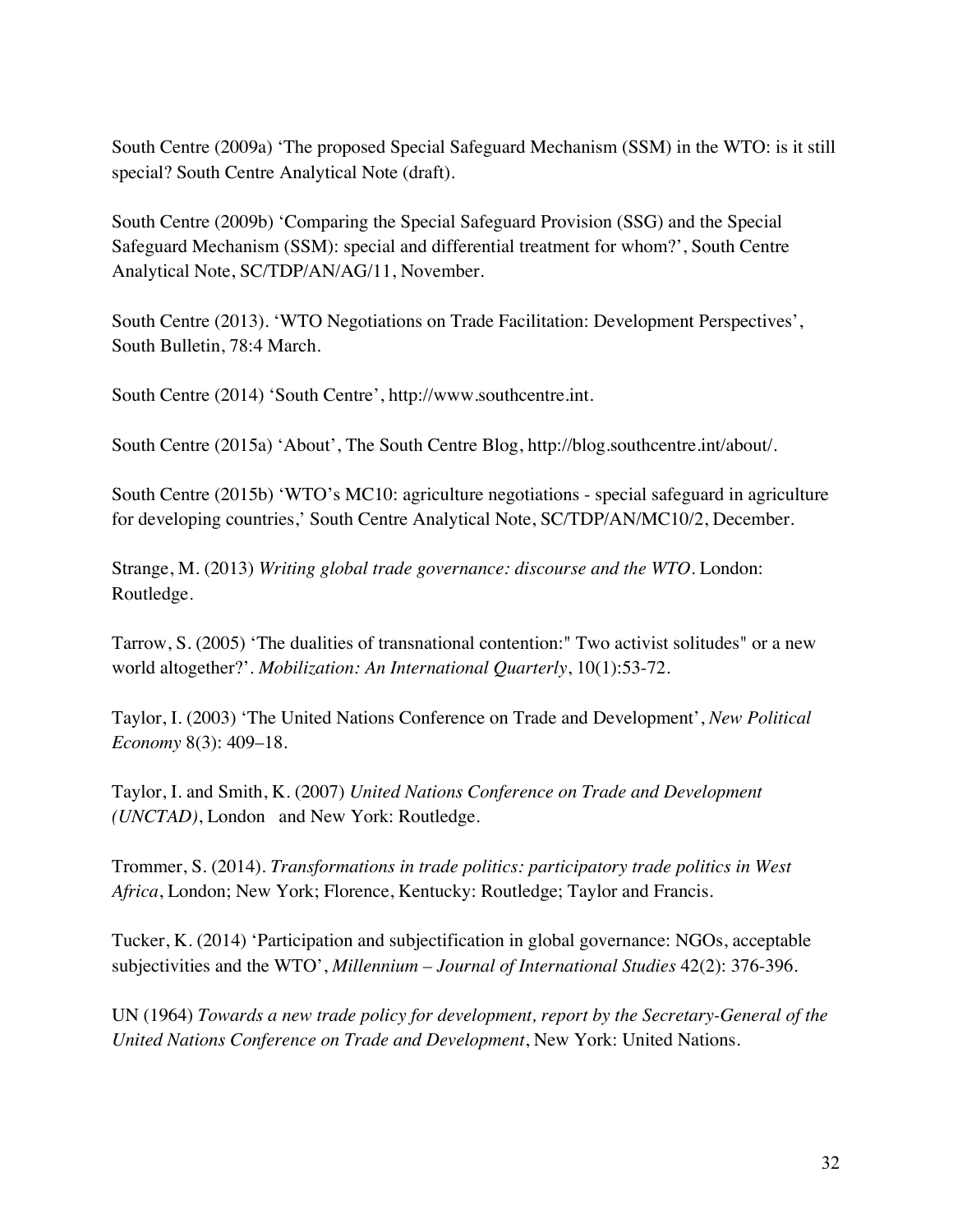UNCTAD (1997) The Uruguay Round and its Follow-Up: Building a Positive Agenda for Development, UNCTAD/ITCD/TED/2, Geneva: UNCTAD.

UNCTAD (2000) *A Positive Agenda for Developing Countries: Issues for Future Trade Negotiations*, Geneva: UNCTAD.

UNCTAD (2011) 'Reflections on a Future Trade Facilitation Agreement: Implementation of WTO Obligations. A comparison of Existing WTO Provisions', UNCTAD/DTL/TLB/2010/2, Geneva: UNCTAD.

UNCTAD (2012) *Trade and Development Report, 2012: Three decades of thinking development*, Geneva: UNCTAD.

UNCTAD (2014) *Trade and Development Report, 2014: global governance and policy space for development*, Geneva: UNCTAD.

UNCTAD (2015). *Rethinking Development Strategies after the Global Financial Crisis. Volume I: Making the Case for Policy Space*. (Geneva: UNCTAD).

UN General Assembly (1974) Resolution adopted by the General Assembly 3201 (S-VI). Declaration on the establishment of a New International Economic Order, A/RES/S-6/3201.

Vinthagen, S. and Johansson, A. (2013) '"Everyday resistance": exploration of a concept and its theories', *Resistance Studies Magazine* 1: 1-46.

Weiss, T. G., Carayannis, T. and Jolly, R. (2009) 'The "third" United Nations', *Global Governance* 15(1): 123-142.

Weiss, T. G., and Wilkinson, R. (2014). Rethinking global governance? Complexity, authority, power, change. *International Studies Quarterly,* 58(1): 207-215.

Wilkinson, R. (2014) *What's wrong with the WTO and how to fix it*, Cambridge: Polity Press.

Wilkinson, R., Hannah, E., and Scott, J. (2014) 'The WTO in Bali: what MC9 means for the Doha Development Agenda and why it matters', *Third World Quarterly* 35(6): 1032-1050.

Wilkinson, R., Hannah, E., and Scott, J. (2016) 'The WTO in Nairobi: the demise of the Doha Development Agenda and the future of the multilateral trading system', *Global Policy* 7(2): 247- 255.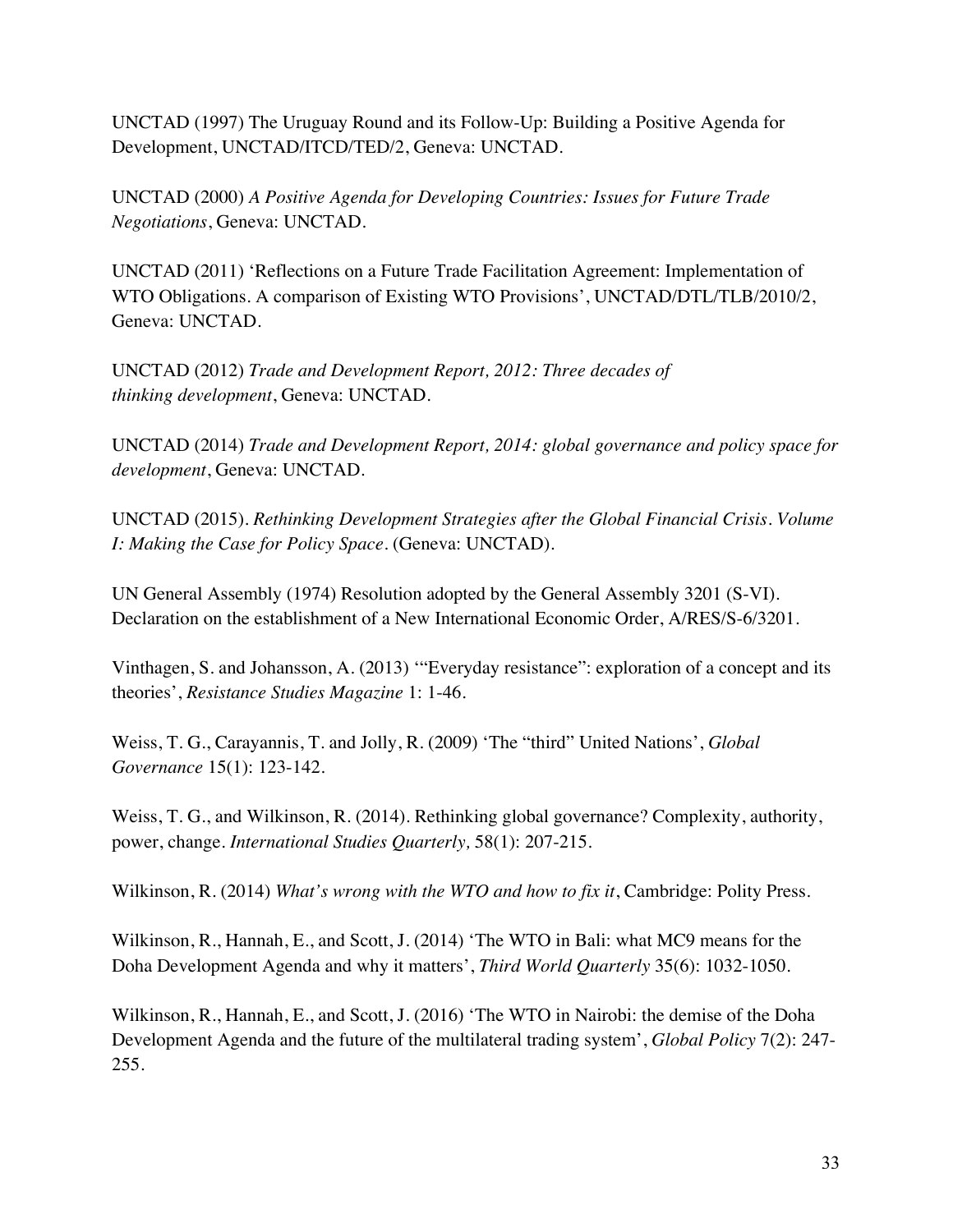Wolfe, R. (2009) 'The special safeguard fiasco in the WTO: the perils of inadequate analysis and negotiation', *World Trade Review* 8(4): 517-544.

WTO (1999) 'The Challenges of Integrating LDCs into the Multilateral Trade System', WT/GC/W/251, 13 July.

WTO (2001) 'Doha WTO Ministerial Declaration', WT/MIN(01)/DEC/1. 20th November.

WTO (2004) 'Doha Work Programme', decision adopted by the General Council, Annex D, WT/L/579', 1 August.

WTO (2005a) 'Doha Work Programme Revision', Draft Ministerial Declaration WT/MIN(05)/W/3/Rev.2, 17.

WTO (2005b) 'G33 Proposal on Special Safeguard Measures–Communication from G33', Committee on Agriculture, Special Session, JOB(05)/92, 3 June.

WTO (2005c) 'G-33 Proposal on Article 5 […] Special Safeguard Provisions Mechanism for Developing Countries', Committee on Agriculture, Special Session, JOB(05)/263, 27 October.

WTO (2008a) 'Fourth Revision of Draft Modalities for Non-Agricultural Market Access', 6 December 2008, TN/MA/W/103/Rev.3.

WTO (2008b) 'Revised Draft Modalities for Agriculture', 6 December 2008, TN/AG/W/4/Rev.4.

WTO (2010a) 'Refocusing discussions on the Special Safeguard Mechanism (SSM): outstanding issues and concerns on its design and structure', Submission by the G33 to the Committee on Agriculture: Special Session, 28 January.

WTO (2010b) 'Issues and concerns on the price-based Special Safeguard Mechanism: some analysis and Technical Contributions for the design and structure,' communication by the G33 to the Committee on Agriculture: Special Session, 11 February.

WTO (2010c) 'G33 Submission on the SSM: seasonality,' Communication by the G33 to the Committee on Agriculture: Special Session. 5 February.

WTO (2013) 'G33 textual proposal on Special Safeguard Mechanism (SSM) for the post-Bali work programme', Committee on Agriculture – Special Session, Job/AG/29, 17 July.